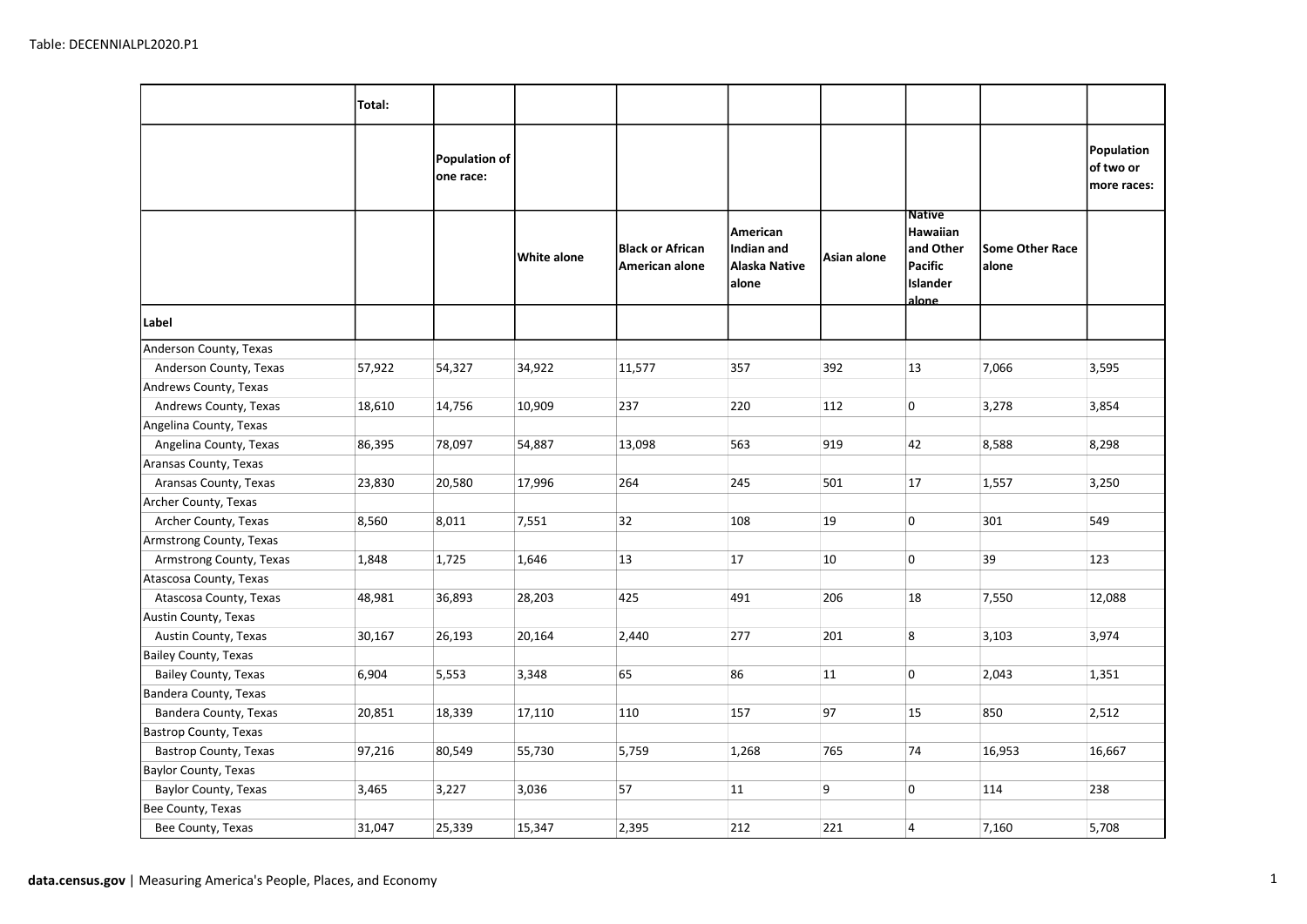|                               | Total:    |                                   |             |                                           |                                                  |             |                                                                                |                                 |                                        |
|-------------------------------|-----------|-----------------------------------|-------------|-------------------------------------------|--------------------------------------------------|-------------|--------------------------------------------------------------------------------|---------------------------------|----------------------------------------|
|                               |           | <b>Population of</b><br>one race: |             |                                           |                                                  |             |                                                                                |                                 | Population<br>of two or<br>more races: |
|                               |           |                                   | White alone | <b>Black or African</b><br>American alone | American<br>Indian and<br>Alaska Native<br>alone | Asian alone | <b>Native</b><br>Hawaiian<br>and Other<br>Pacific<br>Islander<br><u>alone.</u> | <b>Some Other Race</b><br>alone |                                        |
| Label                         |           |                                   |             |                                           |                                                  |             |                                                                                |                                 |                                        |
| <b>Bell County, Texas</b>     |           |                                   |             |                                           |                                                  |             |                                                                                |                                 |                                        |
| Bell County, Texas            | 370,647   | 317,284                           | 180,426     | 85,241                                    | 3,454                                            | 11,466      | 3,764                                                                          | 32,933                          | 53,363                                 |
| Bexar County, Texas           |           |                                   |             |                                           |                                                  |             |                                                                                |                                 |                                        |
| Bexar County, Texas           | 2,009,324 | 1,484,783                         | 919,729     | 161,307                                   | 23,193                                           | 68,675      | 3,549                                                                          | 308,330                         | 524,541                                |
| <b>Blanco County, Texas</b>   |           |                                   |             |                                           |                                                  |             |                                                                                |                                 |                                        |
| Blanco County, Texas          | 11,374    | 10,210                            | 9,255       | 72                                        | 87                                               | 44          | 7                                                                              | 745                             | 1,164                                  |
| Borden County, Texas          |           |                                   |             |                                           |                                                  |             |                                                                                |                                 |                                        |
| Borden County, Texas          | 631       | 589                               | 576         | $\vert$ 1                                 | $\mathbf{1}$                                     | 0           | 0                                                                              | 11                              | 42                                     |
| Bosque County, Texas          |           |                                   |             |                                           |                                                  |             |                                                                                |                                 |                                        |
| Bosque County, Texas          | 18,235    | 16,312                            | 14,483      | 279                                       | 155                                              | 80          | $\overline{3}$                                                                 | 1,312                           | 1,923                                  |
| Bowie County, Texas           |           |                                   |             |                                           |                                                  |             |                                                                                |                                 |                                        |
| Bowie County, Texas           | 92,893    | 86,936                            | 57,482      | 23,251                                    | 754                                              | 1,094       | 84                                                                             | 4,271                           | 5,957                                  |
| Brazoria County, Texas        |           |                                   |             |                                           |                                                  |             |                                                                                |                                 |                                        |
| Brazoria County, Texas        | 372,031   | 316,898                           | 190,232     | 55,176                                    | 2,739                                            | 26,592      | 183                                                                            | 41,976                          | 55,133                                 |
| Brazos County, Texas          |           |                                   |             |                                           |                                                  |             |                                                                                |                                 |                                        |
| Brazos County, Texas          | 233,849   | 204,686                           | 140,206     | 24,341                                    | 1,618                                            | 14,763      | 233                                                                            | 23,525                          | 29,163                                 |
| Brewster County, Texas        |           |                                   |             |                                           |                                                  |             |                                                                                |                                 |                                        |
| Brewster County, Texas        | 9,546     | 7,647                             | 6,411       | 198                                       | 140                                              | 94          | 11                                                                             | 793                             | 1,899                                  |
| <b>Briscoe County, Texas</b>  |           |                                   |             |                                           |                                                  |             |                                                                                |                                 |                                        |
| Briscoe County, Texas         | 1,435     | 1,341                             | 1,175       | 18                                        | 7                                                | 0           | 0                                                                              | 141                             | 94                                     |
| Brooks County, Texas          |           |                                   |             |                                           |                                                  |             |                                                                                |                                 |                                        |
| Brooks County, Texas          | 7,076     | 3,761                             | 2,914       | 25                                        | 22                                               | 29          | $\mathbf{1}$                                                                   | 770                             | 3,315                                  |
| Brown County, Texas           |           |                                   |             |                                           |                                                  |             |                                                                                |                                 |                                        |
| Brown County, Texas           | 38,095    | 34,122                            | 29,326      | 1,462                                     | 232                                              | 274         | 27                                                                             | 2,801                           | 3,973                                  |
| <b>Burleson County, Texas</b> |           |                                   |             |                                           |                                                  |             |                                                                                |                                 |                                        |
| <b>Burleson County, Texas</b> | 17,642    | 15,573                            | 12,152      | 1,908                                     | 138                                              | 71          | 0                                                                              | 1,304                           | 2,069                                  |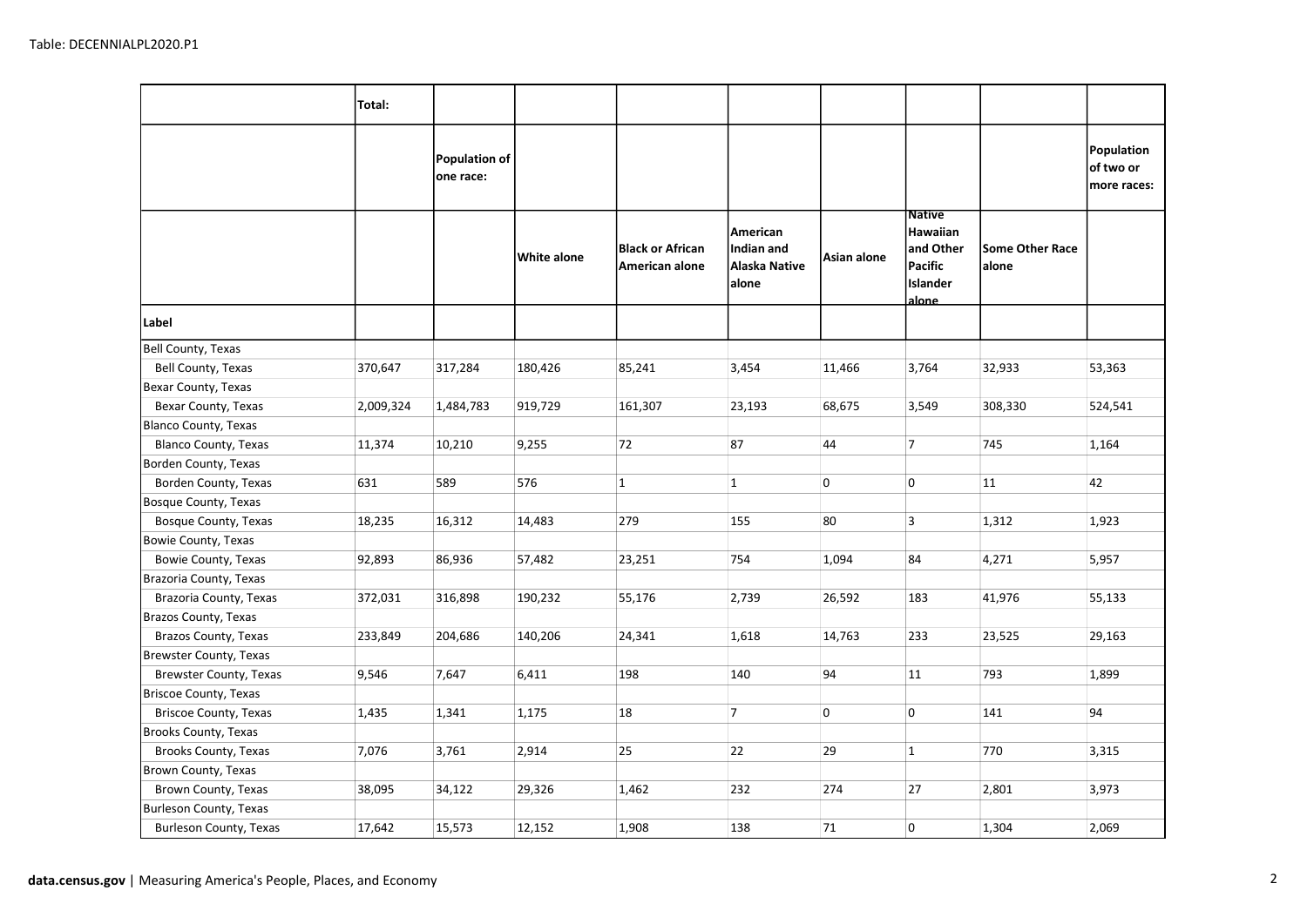|                             | Total:  |                            |             |                                           |                                                  |             |                                                                         |                                 |                                        |
|-----------------------------|---------|----------------------------|-------------|-------------------------------------------|--------------------------------------------------|-------------|-------------------------------------------------------------------------|---------------------------------|----------------------------------------|
|                             |         | Population of<br>one race: |             |                                           |                                                  |             |                                                                         |                                 | Population<br>of two or<br>more races: |
|                             |         |                            | White alone | <b>Black or African</b><br>American alone | American<br>Indian and<br>Alaska Native<br>alone | Asian alone | <b>Native</b><br>Hawaiian<br>and Other<br>Pacific<br>Islander<br>alone_ | <b>Some Other Race</b><br>alone |                                        |
| Label                       |         |                            |             |                                           |                                                  |             |                                                                         |                                 |                                        |
| <b>Burnet County, Texas</b> |         |                            |             |                                           |                                                  |             |                                                                         |                                 |                                        |
| <b>Burnet County, Texas</b> | 49,130  | 43,572                     | 37,845      | 643                                       | 373                                              | 428         | 15                                                                      | 4,268                           | 5,558                                  |
| Caldwell County, Texas      |         |                            |             |                                           |                                                  |             |                                                                         |                                 |                                        |
| Caldwell County, Texas      | 45,883  | 36,545                     | 23,633      | 2,440                                     | 499                                              | 238         | 27                                                                      | 9,708                           | 9,338                                  |
| Calhoun County, Texas       |         |                            |             |                                           |                                                  |             |                                                                         |                                 |                                        |
| Calhoun County, Texas       | 20,106  | 15,452                     | 11,356      | 426                                       | 116                                              | 1,115       | $\overline{4}$                                                          | 2,435                           | 4,654                                  |
| Callahan County, Texas      |         |                            |             |                                           |                                                  |             |                                                                         |                                 |                                        |
| Callahan County, Texas      | 13,708  | 12,779                     | 12,154      | 133                                       | 80                                               | 53          | 7                                                                       | 352                             | 929                                    |
| Cameron County, Texas       |         |                            |             |                                           |                                                  |             |                                                                         |                                 |                                        |
| Cameron County, Texas       | 421,017 | 250,754                    | 162,707     | 2,076                                     | 2,883                                            | 2,806       | 149                                                                     | 80,133                          | 170,263                                |
| Camp County, Texas          |         |                            |             |                                           |                                                  |             |                                                                         |                                 |                                        |
| Camp County, Texas          | 12,464  | 11,185                     | 7,448       | 1,898                                     | 63                                               | 108         | 8                                                                       | 1,660                           | 1,279                                  |
| Carson County, Texas        |         |                            |             |                                           |                                                  |             |                                                                         |                                 |                                        |
| Carson County, Texas        | 5,807   | 5,310                      | 5,069       | 20                                        | 54                                               | 22          | 8                                                                       | 137                             | 497                                    |
| Cass County, Texas          |         |                            |             |                                           |                                                  |             |                                                                         |                                 |                                        |
| Cass County, Texas          | 28,454  | 26,911                     | 21,477      | 4,541                                     | 194                                              | 120         | 10                                                                      | 569                             | 1,543                                  |
| Castro County, Texas        |         |                            |             |                                           |                                                  |             |                                                                         |                                 |                                        |
| Castro County, Texas        | 7,371   | 5,400                      | 3,676       | 108                                       | 58                                               | 22          | $\overline{4}$                                                          | 1,532                           | 1,971                                  |
| Chambers County, Texas      |         |                            |             |                                           |                                                  |             |                                                                         |                                 |                                        |
| Chambers County, Texas      | 46,571  | 41,158                     | 32,614      | 3,227                                     | 337                                              | 640         | $\mathbf{1}$                                                            | 4,339                           | 5,413                                  |
| Cherokee County, Texas      |         |                            |             |                                           |                                                  |             |                                                                         |                                 |                                        |
| Cherokee County, Texas      | 50,412  | 45,529                     | 32,134      | 6,426                                     | 464                                              | 263         | 18                                                                      | 6,224                           | 4,883                                  |
| Childress County, Texas     |         |                            |             |                                           |                                                  |             |                                                                         |                                 |                                        |
| Childress County, Texas     | 6,664   | 6,048                      | 4,427       | 582                                       | 29                                               | 51          | $\overline{2}$                                                          | 957                             | 616                                    |
| Clay County, Texas          |         |                            |             |                                           |                                                  |             |                                                                         |                                 |                                        |
| Clay County, Texas          | 10,218  | 9,554                      | 9,178       | 39                                        | 94                                               | 50          | 0                                                                       | 193                             | 664                                    |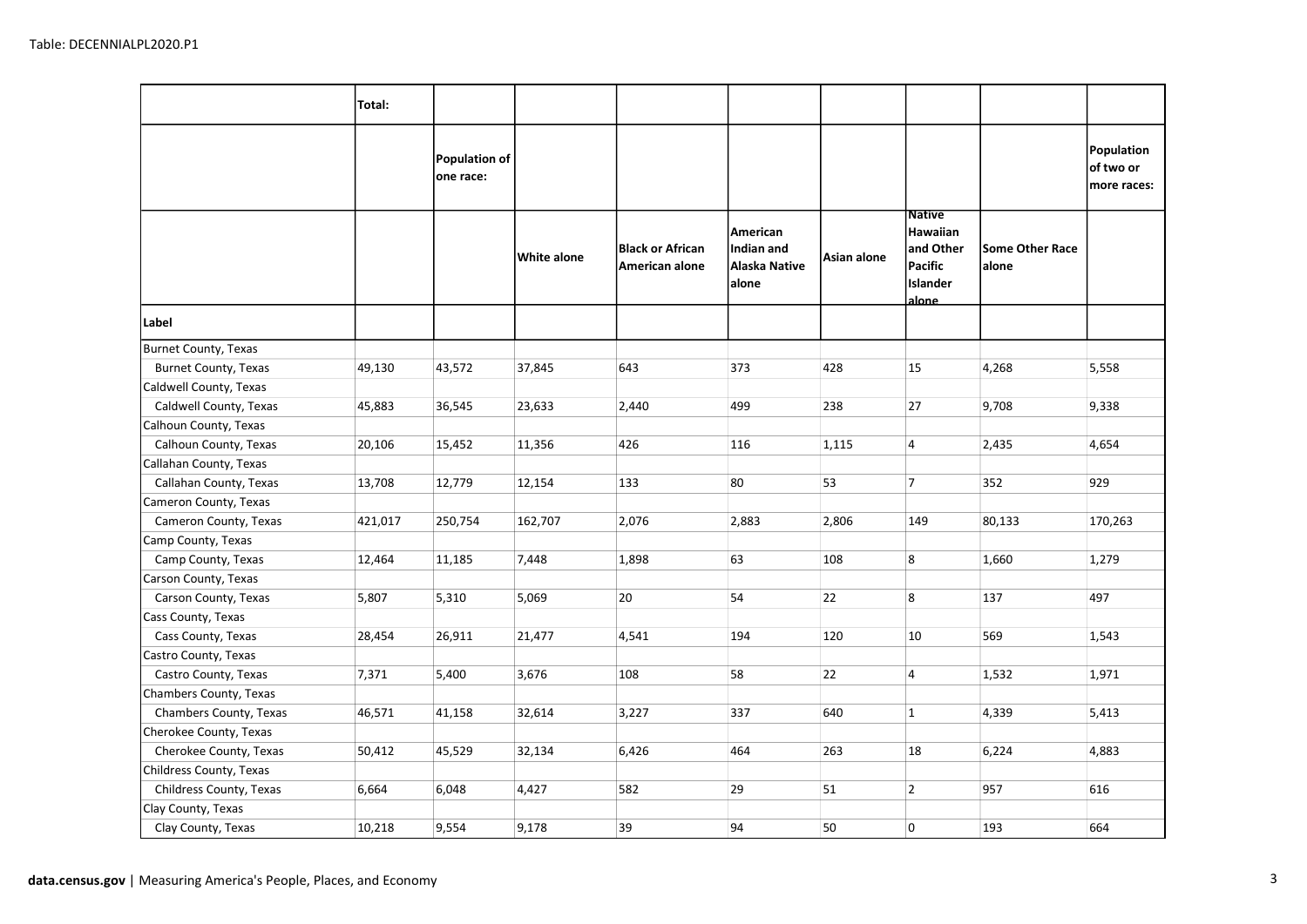|                             | Total:    |                            |             |                                           |                                                  |              |                                                                         |                                 |                                        |
|-----------------------------|-----------|----------------------------|-------------|-------------------------------------------|--------------------------------------------------|--------------|-------------------------------------------------------------------------|---------------------------------|----------------------------------------|
|                             |           | Population of<br>one race: |             |                                           |                                                  |              |                                                                         |                                 | Population<br>of two or<br>more races: |
|                             |           |                            | White alone | <b>Black or African</b><br>American alone | American<br>Indian and<br>Alaska Native<br>alone | Asian alone  | <b>Native</b><br>Hawaiian<br>and Other<br>Pacific<br>Islander<br>alone_ | <b>Some Other Race</b><br>alone |                                        |
| Label                       |           |                            |             |                                           |                                                  |              |                                                                         |                                 |                                        |
| Cochran County, Texas       |           |                            |             |                                           |                                                  |              |                                                                         |                                 |                                        |
| Cochran County, Texas       | 2,547     | 2,114                      | 1,448       | 71                                        | 11                                               | 4            | $\overline{0}$                                                          | 580                             | 433                                    |
| Coke County, Texas          |           |                            |             |                                           |                                                  |              |                                                                         |                                 |                                        |
| Coke County, Texas          | 3,285     | 2,939                      | 2,721       | 7                                         | 30                                               | $\mathbf{1}$ | 6                                                                       | 174                             | 346                                    |
| Coleman County, Texas       |           |                            |             |                                           |                                                  |              |                                                                         |                                 |                                        |
| Coleman County, Texas       | 7,684     | 7,164                      | 6,582       | 151                                       | 65                                               | 32           | 0                                                                       | 334                             | 520                                    |
| Collin County, Texas        |           |                            |             |                                           |                                                  |              |                                                                         |                                 |                                        |
| Collin County, Texas        | 1,064,465 | 946,270                    | 578,412     | 110,284                                   | 7,490                                            | 189,209      | 719                                                                     | 60,156                          | 118,195                                |
| Collingsworth County, Texas |           |                            |             |                                           |                                                  |              |                                                                         |                                 |                                        |
| Collingsworth County, Texas | 2,652     | 2,365                      | 1,928       | 121                                       | 37                                               | 9            | $\mathbf{1}$                                                            | 269                             | 287                                    |
| Colorado County, Texas      |           |                            |             |                                           |                                                  |              |                                                                         |                                 |                                        |
| Colorado County, Texas      | 20,557    | 18,246                     | 13,169      | 2,335                                     | 100                                              | 83           | 0                                                                       | 2,559                           | 2,311                                  |
| Comal County, Texas         |           |                            |             |                                           |                                                  |              |                                                                         |                                 |                                        |
| Comal County, Texas         | 161,501   | 135,471                    | 118,292     | 3,880                                     | 1,135                                            | 1,974        | 167                                                                     | 10,023                          | 26,030                                 |
| Comanche County, Texas      |           |                            |             |                                           |                                                  |              |                                                                         |                                 |                                        |
| Comanche County, Texas      | 13,594    | 11,921                     | 10,295      | 48                                        | 116                                              | 38           | $\overline{\mathbf{3}}$                                                 | 1,421                           | 1,673                                  |
| Concho County, Texas        |           |                            |             |                                           |                                                  |              |                                                                         |                                 |                                        |
| Concho County, Texas        | 3,303     | 2,984                      | 2,518       | 82                                        | 19                                               | 23           | $\mathbf{1}$                                                            | 341                             | 319                                    |
| Cooke County, Texas         |           |                            |             |                                           |                                                  |              |                                                                         |                                 |                                        |
| Cooke County, Texas         | 41,668    | 36,936                     | 31,641      | 1,233                                     | 550                                              | 314          | 20                                                                      | 3,178                           | 4,732                                  |
| Coryell County, Texas       |           |                            |             |                                           |                                                  |              |                                                                         |                                 |                                        |
| Coryell County, Texas       | 83,093    | 73,013                     | 50,529      | 12,356                                    | 672                                              | 1,910        | 1,093                                                                   | 6,453                           | 10,080                                 |
| Cottle County, Texas        |           |                            |             |                                           |                                                  |              |                                                                         |                                 |                                        |
| Cottle County, Texas        | 1,380     | 1,251                      | 1,027       | 96                                        | 5                                                | 0            | $\overline{2}$                                                          | 121                             | 129                                    |
| Crane County, Texas         |           |                            |             |                                           |                                                  |              |                                                                         |                                 |                                        |
| Crane County, Texas         | 4,675     | 3,537                      | 2,488       | 77                                        | 36                                               | 22           | 0                                                                       | 914                             | 1,138                                  |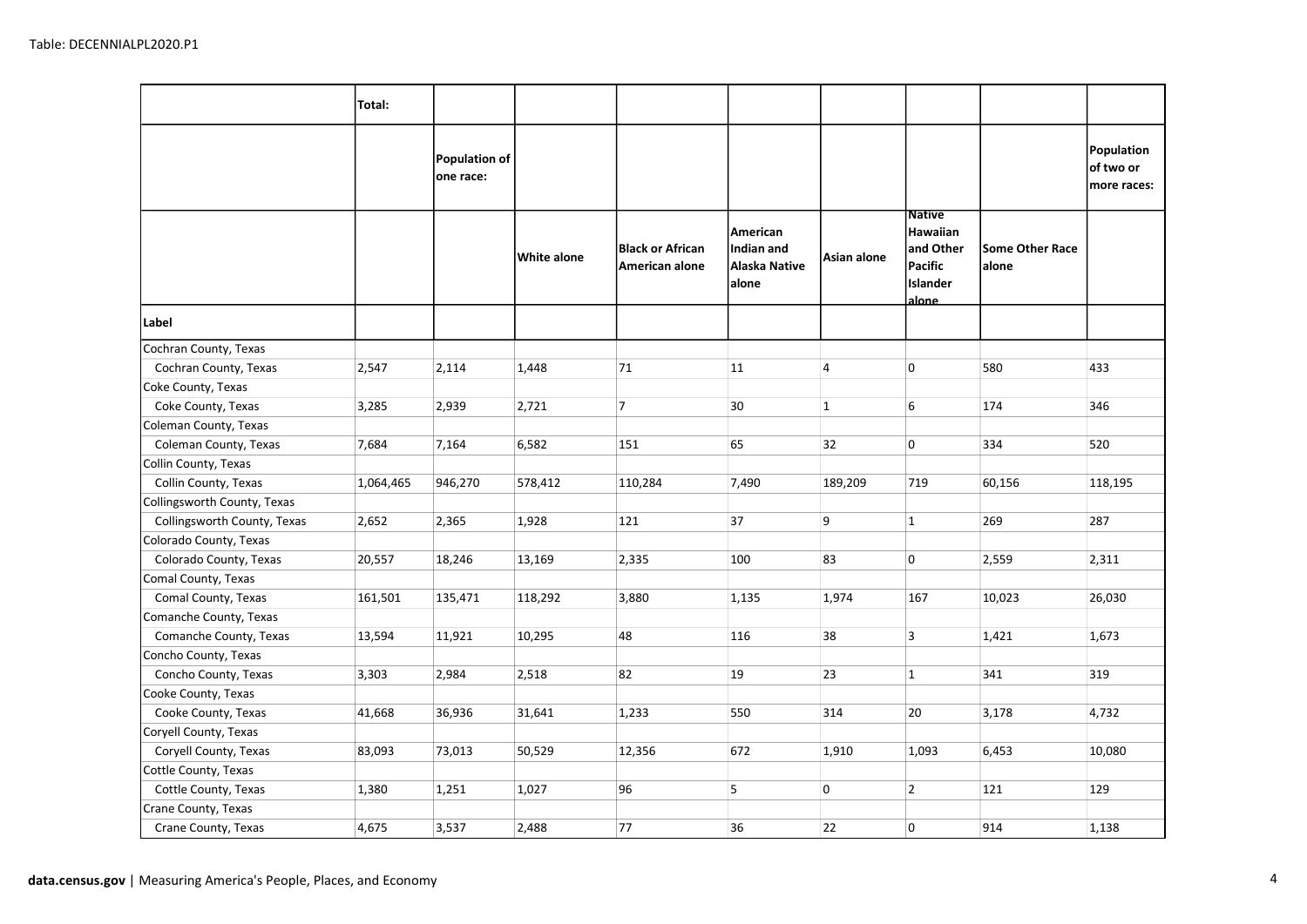|                          | Total:    |                            |             |                                           |                                                  |                |                                                                        |                                 |                                        |
|--------------------------|-----------|----------------------------|-------------|-------------------------------------------|--------------------------------------------------|----------------|------------------------------------------------------------------------|---------------------------------|----------------------------------------|
|                          |           | Population of<br>one race: |             |                                           |                                                  |                |                                                                        |                                 | Population<br>of two or<br>more races: |
|                          |           |                            | White alone | <b>Black or African</b><br>American alone | American<br>Indian and<br>Alaska Native<br>alone | Asian alone    | <b>Native</b><br>Hawaiian<br>and Other<br>Pacific<br>Islander<br>alone | <b>Some Other Race</b><br>alone |                                        |
| Label                    |           |                            |             |                                           |                                                  |                |                                                                        |                                 |                                        |
| Crockett County, Texas   |           |                            |             |                                           |                                                  |                |                                                                        |                                 |                                        |
| Crockett County, Texas   | 3,098     | 2,392                      | 1,882       | 18                                        | 30                                               | 10             | $\mathbf{1}$                                                           | 451                             | 706                                    |
| Crosby County, Texas     |           |                            |             |                                           |                                                  |                |                                                                        |                                 |                                        |
| Crosby County, Texas     | 5,133     | 4,344                      | 3,257       | 151                                       | 42                                               | 12             | $\mathbf{1}$                                                           | 881                             | 789                                    |
| Culberson County, Texas  |           |                            |             |                                           |                                                  |                |                                                                        |                                 |                                        |
| Culberson County, Texas  | 2,188     | 1,597                      | 1,014       | 21                                        | 25                                               | 28             | 0                                                                      | 509                             | 591                                    |
| Dallam County, Texas     |           |                            |             |                                           |                                                  |                |                                                                        |                                 |                                        |
| Dallam County, Texas     | 7,115     | 5,423                      | 3,879       | 76                                        | 121                                              | 13             | $\overline{\mathbf{3}}$                                                | 1,331                           | 1,692                                  |
| Dallas County, Texas     |           |                            |             |                                           |                                                  |                |                                                                        |                                 |                                        |
| Dallas County, Texas     | 2,613,539 | 2,192,419                  | 924,283     | 574,183                                   | 31,453                                           | 183,124        | 1,716                                                                  | 477,660                         | 421,120                                |
| Dawson County, Texas     |           |                            |             |                                           |                                                  |                |                                                                        |                                 |                                        |
| Dawson County, Texas     | 12,456    | 10,488                     | 7,609       | 899                                       | 100                                              | 56             | $\overline{4}$                                                         | 1,820                           | 1,968                                  |
| Deaf Smith County, Texas |           |                            |             |                                           |                                                  |                |                                                                        |                                 |                                        |
| Deaf Smith County, Texas | 18,583    | 13,993                     | 9,054       | 174                                       | 196                                              | 63             | 3                                                                      | 4,503                           | 4,590                                  |
| Delta County, Texas      |           |                            |             |                                           |                                                  |                |                                                                        |                                 |                                        |
| Delta County, Texas      | 5,230     | 4,865                      | 4,317       | 312                                       | 48                                               | 37             | 5                                                                      | 146                             | 365                                    |
| Denton County, Texas     |           |                            |             |                                           |                                                  |                |                                                                        |                                 |                                        |
| Denton County, Texas     | 906,422   | 790,322                    | 526,363     | 97,847                                    | 7,472                                            | 93,463         | 754                                                                    | 64,423                          | 116,100                                |
| DeWitt County, Texas     |           |                            |             |                                           |                                                  |                |                                                                        |                                 |                                        |
| DeWitt County, Texas     | 19,824    | 17,681                     | 13,313      | 1,673                                     | 114                                              | 70             | $\overline{7}$                                                         | 2,504                           | 2,143                                  |
| Dickens County, Texas    |           |                            |             |                                           |                                                  |                |                                                                        |                                 |                                        |
| Dickens County, Texas    | 1,770     | 1,572                      | 1,363       | 30                                        | 12                                               | $\overline{2}$ | $\overline{2}$                                                         | 163                             | 198                                    |
| Dimmit County, Texas     |           |                            |             |                                           |                                                  |                |                                                                        |                                 |                                        |
| Dimmit County, Texas     | 8,615     | 5,610                      | 3,852       | 89                                        | 54                                               | 71             | 13                                                                     | 1,531                           | 3,005                                  |
| Donley County, Texas     |           |                            |             |                                           |                                                  |                |                                                                        |                                 |                                        |
| Donley County, Texas     | 3,258     | 2,982                      | 2,648       | 172                                       | 31                                               | 10             | $\mathbf{1}$                                                           | 120                             | 276                                    |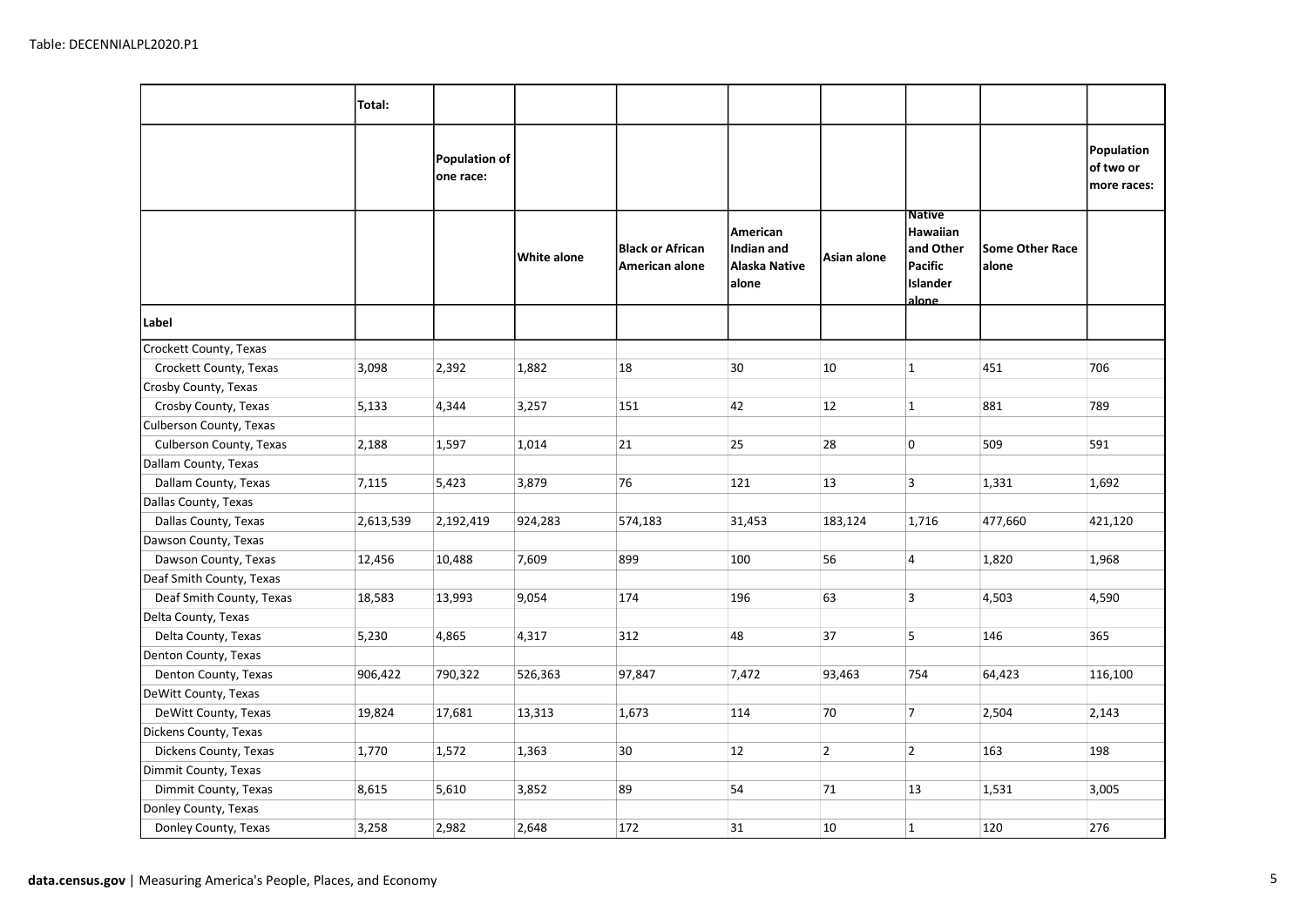|                        | Total:  |                            |             |                                           |                                                         |             |                                                                          |                                 |         |
|------------------------|---------|----------------------------|-------------|-------------------------------------------|---------------------------------------------------------|-------------|--------------------------------------------------------------------------|---------------------------------|---------|
|                        |         | Population of<br>one race: |             |                                           |                                                         |             | Population<br>of two or<br>more races:                                   |                                 |         |
|                        |         |                            | White alone | <b>Black or African</b><br>American alone | <b>American</b><br>Indian and<br>Alaska Native<br>alone | Asian alone | <b>Native</b><br>Hawaiian<br>and Other <br>Pacific<br>lislander<br>alone | <b>Some Other Race</b><br>alone |         |
| Label                  |         |                            |             |                                           |                                                         |             |                                                                          |                                 |         |
| Duval County, Texas    |         |                            |             |                                           |                                                         |             |                                                                          |                                 |         |
| Duval County, Texas    | 9,831   | 6,481                      | 4,994       | 160                                       | 52                                                      | 45          | 0                                                                        | 1,230                           | 3,350   |
| Eastland County, Texas |         |                            |             |                                           |                                                         |             |                                                                          |                                 |         |
| Eastland County, Texas | 17,725  | 16,266                     | 14,677      | 356                                       | 150                                                     | 104         | 16                                                                       | 963                             | 1,459   |
| Ector County, Texas    |         |                            |             |                                           |                                                         |             |                                                                          |                                 |         |
| Ector County, Texas    | 165,171 | 126,571                    | 79,965      | 8,031                                     | 1,657                                                   | 2,339       | 356                                                                      | 34,223                          | 38,600  |
| Edwards County, Texas  |         |                            |             |                                           |                                                         |             |                                                                          |                                 |         |
| Edwards County, Texas  | 1,422   | 1,099                      | 961         | $\overline{2}$                            | 9                                                       | 11          | $\mathbf{1}$                                                             | 115                             | 323     |
| Ellis County, Texas    |         |                            |             |                                           |                                                         |             |                                                                          |                                 |         |
| Ellis County, Texas    | 192,455 | 166,796                    | 118,993     | 24,305                                    | 1,688                                                   | 1,582       | 218                                                                      | 20,010                          | 25,659  |
| El Paso County, Texas  |         |                            |             |                                           |                                                         |             |                                                                          |                                 |         |
| El Paso County, Texas  | 865,657 | 555,390                    | 313,741     | 29,054                                    | 10,337                                                  | 12,073      | 1,885                                                                    | 188,300                         | 310,267 |
| Erath County, Texas    |         |                            |             |                                           |                                                         |             |                                                                          |                                 |         |
| Erath County, Texas    | 42,545  | 38,356                     | 32,674      | 1,247                                     | 416                                                     | 353         | 14                                                                       | 3,652                           | 4,189   |
| Falls County, Texas    |         |                            |             |                                           |                                                         |             |                                                                          |                                 |         |
| Falls County, Texas    | 16,968  | 15,621                     | 9,870       | 3,792                                     | 114                                                     | 56          | 8                                                                        | 1,781                           | 1,347   |
| Fannin County, Texas   |         |                            |             |                                           |                                                         |             |                                                                          |                                 |         |
| Fannin County, Texas   | 35,662  | 33,049                     | 28,249      | 2,217                                     | 417                                                     | 152         | 25                                                                       | 1,989                           | 2,613   |
| Fayette County, Texas  |         |                            |             |                                           |                                                         |             |                                                                          |                                 |         |
| Fayette County, Texas  | 24,435  | 21,922                     | 18,286      | 1,462                                     | 174                                                     | 71          | 6                                                                        | 1,923                           | 2,513   |
| Fisher County, Texas   |         |                            |             |                                           |                                                         |             |                                                                          |                                 |         |
| Fisher County, Texas   | 3,672   | 3,328                      | 2,921       | 107                                       | 30                                                      | 14          | $\overline{2}$                                                           | 254                             | 344     |
| Floyd County, Texas    |         |                            |             |                                           |                                                         |             |                                                                          |                                 |         |
| Floyd County, Texas    | 5,402   | 3,949                      | 3,101       | 158                                       | 15                                                      | 12          | 5                                                                        | 658                             | 1,453   |
| Foard County, Texas    |         |                            |             |                                           |                                                         |             |                                                                          |                                 |         |
| Foard County, Texas    | 1,095   | 1,030                      | 924         | 19                                        | $\overline{0}$                                          | 5           | $\mathbf{1}$                                                             | 81                              | 65      |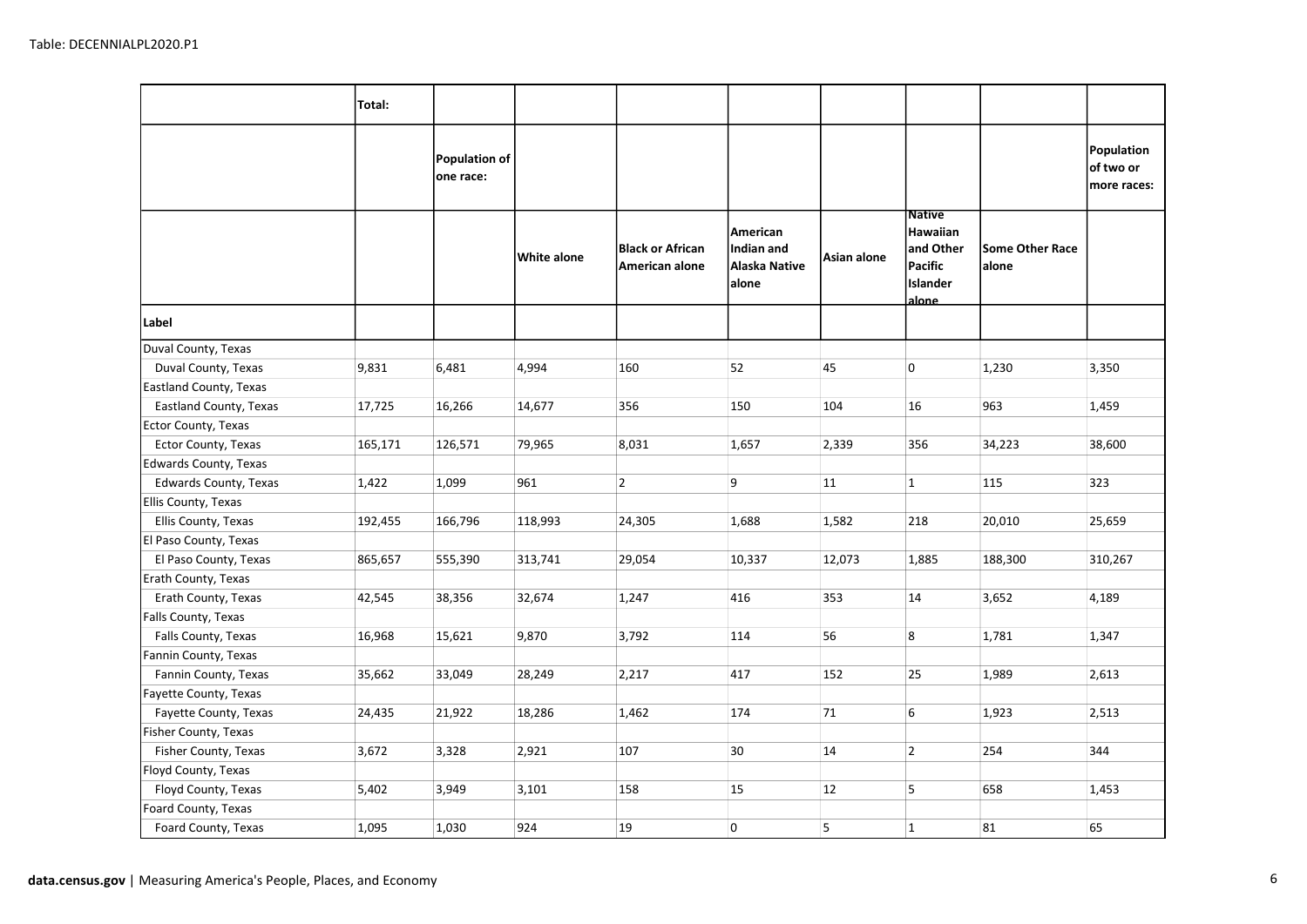|                         | Total:  |                            |             |                                           |                                                  |             |                                                                               |                                 |                                        |
|-------------------------|---------|----------------------------|-------------|-------------------------------------------|--------------------------------------------------|-------------|-------------------------------------------------------------------------------|---------------------------------|----------------------------------------|
|                         |         | Population of<br>one race: |             |                                           |                                                  |             |                                                                               |                                 | Population<br>of two or<br>more races: |
|                         |         |                            | White alone | <b>Black or African</b><br>American alone | American<br>Indian and<br>Alaska Native<br>alone | Asian alone | <b>Native</b><br>Hawaiian<br>and Other<br>Pacific<br><b>Islander</b><br>alone | <b>Some Other Race</b><br>alone |                                        |
| Label                   |         |                            |             |                                           |                                                  |             |                                                                               |                                 |                                        |
| Fort Bend County, Texas |         |                            |             |                                           |                                                  |             |                                                                               |                                 |                                        |
| Fort Bend County, Texas | 822,779 | 715,862                    | 282,222     | 170,978                                   | 4,574                                            | 182,537     | 371                                                                           | 75,180                          | 106,917                                |
| Franklin County, Texas  |         |                            |             |                                           |                                                  |             |                                                                               |                                 |                                        |
| Franklin County, Texas  | 10,359  | 9,396                      | 8,138       | 399                                       | 77                                               | 68          | 6                                                                             | 708                             | 963                                    |
| Freestone County, Texas |         |                            |             |                                           |                                                  |             |                                                                               |                                 |                                        |
| Freestone County, Texas | 19,435  | 18,238                     | 13,337      | 2,765                                     | 146                                              | 73          | 14                                                                            | 1,903                           | 1,197                                  |
| Frio County, Texas      |         |                            |             |                                           |                                                  |             |                                                                               |                                 |                                        |
| Frio County, Texas      | 18,385  | 14,595                     | 8,518       | 719                                       | 130                                              | 199         | 9                                                                             | 5,020                           | 3,790                                  |
| Gaines County, Texas    |         |                            |             |                                           |                                                  |             |                                                                               |                                 |                                        |
| Gaines County, Texas    | 21,598  | 17,834                     | 15,175      | 282                                       | 112                                              | 75          | 10                                                                            | 2,180                           | 3,764                                  |
| Galveston County, Texas |         |                            |             |                                           |                                                  |             |                                                                               |                                 |                                        |
| Galveston County, Texas | 350,682 | 303,576                    | 214,512     | 44,229                                    | 2,703                                            | 12,482      | 296                                                                           | 29,354                          | 47,106                                 |
| Garza County, Texas     |         |                            |             |                                           |                                                  |             |                                                                               |                                 |                                        |
| Garza County, Texas     | 5,816   | 5,360                      | 4,325       | 297                                       | 32                                               | 28          | 0                                                                             | 678                             | 456                                    |
| Gillespie County, Texas |         |                            |             |                                           |                                                  |             |                                                                               |                                 |                                        |
| Gillespie County, Texas | 26,725  | 23,364                     | 21,373      | 110                                       | 165                                              | 131         | $\mathbf{1}$                                                                  | 1,584                           | 3,361                                  |
| Glasscock County, Texas |         |                            |             |                                           |                                                  |             |                                                                               |                                 |                                        |
| Glasscock County, Texas | 1,116   | 966                        | 858         | 8                                         | $\overline{7}$                                   | 0           | 3                                                                             | 90                              | 150                                    |
| Goliad County, Texas    |         |                            |             |                                           |                                                  |             |                                                                               |                                 |                                        |
| Goliad County, Texas    | 7,012   | 5,987                      | 5,127       | 276                                       | 31                                               | 28          | 0                                                                             | 525                             | 1,025                                  |
| Gonzales County, Texas  |         |                            |             |                                           |                                                  |             |                                                                               |                                 |                                        |
| Gonzales County, Texas  | 19,653  | 16,388                     | 11,341      | 1,186                                     | 156                                              | 67          | 10                                                                            | 3,628                           | 3,265                                  |
| Gray County, Texas      |         |                            |             |                                           |                                                  |             |                                                                               |                                 |                                        |
| Gray County, Texas      | 21,227  | 18,500                     | 14,631      | 868                                       | 205                                              | 128         | 0                                                                             | 2,668                           | 2,727                                  |
| Grayson County, Texas   |         |                            |             |                                           |                                                  |             |                                                                               |                                 |                                        |
| Grayson County, Texas   | 135,543 | 121,410                    | 99,852      | 7,663                                     | 2,387                                            | 1,990       | 83                                                                            | 9,435                           | 14,133                                 |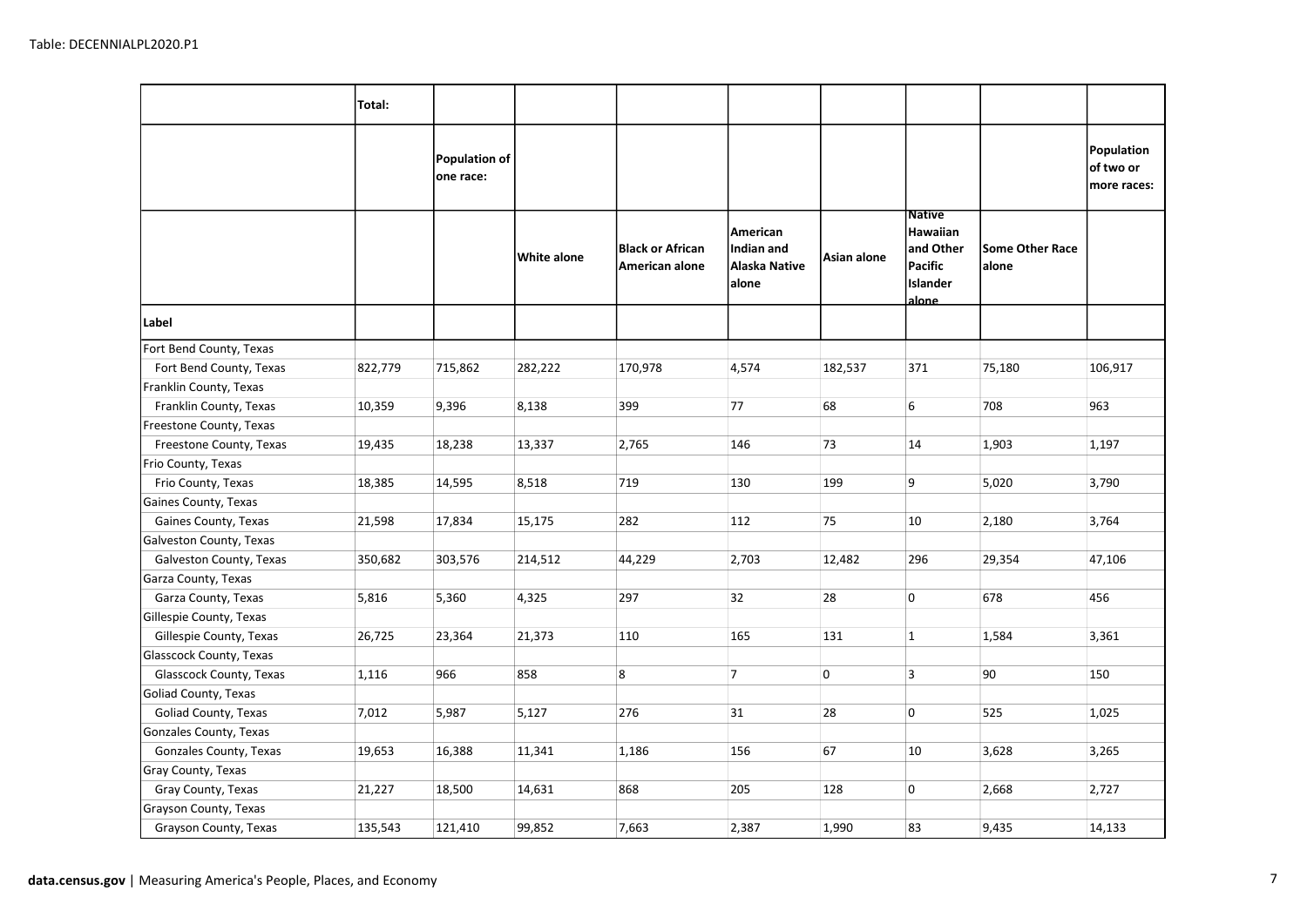|                         | Total:    |                            |             |                                           |                                                  |             |                                                                        |                                 |                                        |
|-------------------------|-----------|----------------------------|-------------|-------------------------------------------|--------------------------------------------------|-------------|------------------------------------------------------------------------|---------------------------------|----------------------------------------|
|                         |           | Population of<br>one race: |             |                                           |                                                  |             |                                                                        |                                 | Population<br>of two or<br>more races: |
|                         |           |                            | White alone | <b>Black or African</b><br>American alone | American<br>Indian and<br>Alaska Native<br>alone | Asian alone | <b>Native</b><br>Hawaiian<br>and Other<br>Pacific<br>Islander<br>alone | <b>Some Other Race</b><br>alone |                                        |
| Label                   |           |                            |             |                                           |                                                  |             |                                                                        |                                 |                                        |
| Gregg County, Texas     |           |                            |             |                                           |                                                  |             |                                                                        |                                 |                                        |
| Gregg County, Texas     | 124,239   | 112,514                    | 73,043      | 25,262                                    | 818                                              | 1,639       | 55                                                                     | 11,697                          | 11,725                                 |
| Grimes County, Texas    |           |                            |             |                                           |                                                  |             |                                                                        |                                 |                                        |
| Grimes County, Texas    | 29,268    | 26,090                     | 18,591      | 3,915                                     | 242                                              | 104         | 15                                                                     | 3,223                           | 3,178                                  |
| Guadalupe County, Texas |           |                            |             |                                           |                                                  |             |                                                                        |                                 |                                        |
| Guadalupe County, Texas | 172,706   | 139,176                    | 103,127     | 12,805                                    | 1,384                                            | 3,281       | 419                                                                    | 18,160                          | 33,530                                 |
| Hale County, Texas      |           |                            |             |                                           |                                                  |             |                                                                        |                                 |                                        |
| Hale County, Texas      | 32,522    | 26,268                     | 16,925      | 1,496                                     | 304                                              | 164         | 32                                                                     | 7,347                           | 6,254                                  |
| Hall County, Texas      |           |                            |             |                                           |                                                  |             |                                                                        |                                 |                                        |
| Hall County, Texas      | 2,825     | 2,497                      | 1,896       | 204                                       | 14                                               | 9           | $\overline{0}$                                                         | 374                             | 328                                    |
| Hamilton County, Texas  |           |                            |             |                                           |                                                  |             |                                                                        |                                 |                                        |
| Hamilton County, Texas  | 8,222     | 7,600                      | 7,138       | 32                                        | 49                                               | 38          | $\overline{2}$                                                         | 341                             | 622                                    |
| Hansford County, Texas  |           |                            |             |                                           |                                                  |             |                                                                        |                                 |                                        |
| Hansford County, Texas  | 5,285     | 4,581                      | 3,248       | 15                                        | 33                                               | 10          | $\overline{3}$                                                         | 1,272                           | 704                                    |
| Hardeman County, Texas  |           |                            |             |                                           |                                                  |             |                                                                        |                                 |                                        |
| Hardeman County, Texas  | 3,549     | 3,246                      | 2,748       | 143                                       | 18                                               | 18          | 6                                                                      | 313                             | 303                                    |
| Hardin County, Texas    |           |                            |             |                                           |                                                  |             |                                                                        |                                 |                                        |
| Hardin County, Texas    | 56,231    | 52,815                     | 48,005      | 3,072                                     | 259                                              | 411         | 35                                                                     | 1,033                           | 3,416                                  |
| Harris County, Texas    |           |                            |             |                                           |                                                  |             |                                                                        |                                 |                                        |
| Harris County, Texas    | 4,731,145 | 3,930,990                  | 1,720,356   | 907,063                                   | 55,011                                           | 349,268     | 4,141                                                                  | 895,151                         | 800,155                                |
| Harrison County, Texas  |           |                            |             |                                           |                                                  |             |                                                                        |                                 |                                        |
| Harrison County, Texas  | 68,839    | 63,843                     | 43,925      | 13,582                                    | 715                                              | 491         | 41                                                                     | 5,089                           | 4,996                                  |
| Hartley County, Texas   |           |                            |             |                                           |                                                  |             |                                                                        |                                 |                                        |
| Hartley County, Texas   | 5,382     | 4,840                      | 3,746       | 197                                       | 30                                               | 24          | 5                                                                      | 838                             | 542                                    |
| Haskell County, Texas   |           |                            |             |                                           |                                                  |             |                                                                        |                                 |                                        |
| Haskell County, Texas   | 5,416     | 4,950                      | 4,132       | 205                                       | 44                                               | 28          | 5                                                                      | 536                             | 466                                    |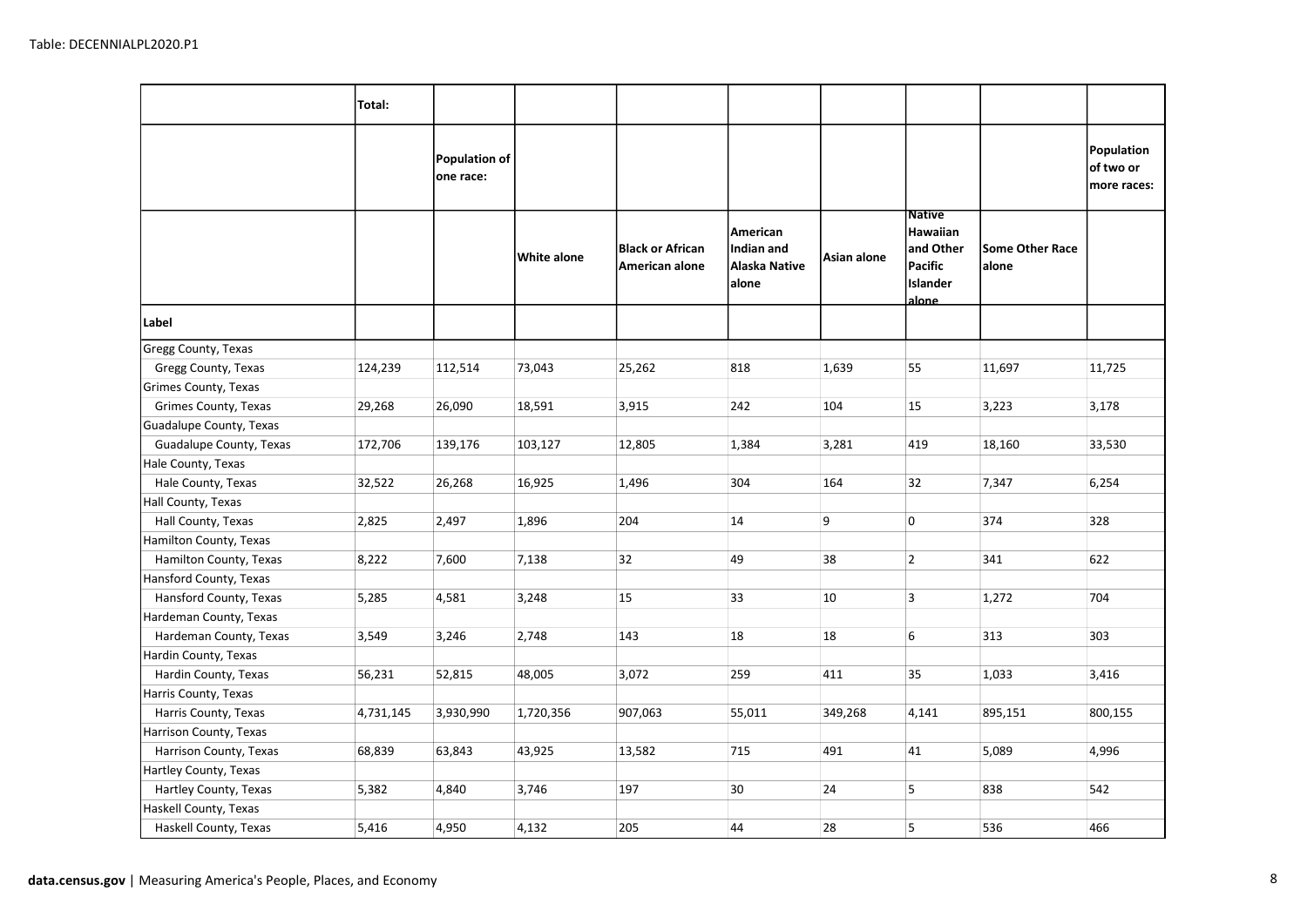|                          | Total:  |                                   |             |                                           |                                                  |             |                                                                         |                                 |                                        |
|--------------------------|---------|-----------------------------------|-------------|-------------------------------------------|--------------------------------------------------|-------------|-------------------------------------------------------------------------|---------------------------------|----------------------------------------|
|                          |         | <b>Population of</b><br>one race: |             |                                           |                                                  |             |                                                                         |                                 | Population<br>of two or<br>more races: |
|                          |         |                                   | White alone | <b>Black or African</b><br>American alone | American<br>Indian and<br>Alaska Native<br>alone | Asian alone | <b>Native</b><br>Hawaiian<br>and Other<br>Pacific<br>Islander<br>alone_ | <b>Some Other Race</b><br>alone |                                        |
| Label                    |         |                                   |             |                                           |                                                  |             |                                                                         |                                 |                                        |
| Hays County, Texas       |         |                                   |             |                                           |                                                  |             |                                                                         |                                 |                                        |
| Hays County, Texas       | 241,067 | 192,699                           | 147,092     | 9,881                                     | 2,175                                            | 5,091       | 189                                                                     | 28,271                          | 48,368                                 |
| Hemphill County, Texas   |         |                                   |             |                                           |                                                  |             |                                                                         |                                 |                                        |
| Hemphill County, Texas   | 3,382   | 2,916                             | 2,372       | 5                                         | 29                                               | 11          | 0                                                                       | 499                             | 466                                    |
| Henderson County, Texas  |         |                                   |             |                                           |                                                  |             |                                                                         |                                 |                                        |
| Henderson County, Texas  | 82,150  | 75,317                            | 64,501      | 4,790                                     | 675                                              | 526         | 31                                                                      | 4,794                           | 6,833                                  |
| Hidalgo County, Texas    |         |                                   |             |                                           |                                                  |             |                                                                         |                                 |                                        |
| Hidalgo County, Texas    | 870,781 | 517,653                           | 300,554     | 4,748                                     | 6,155                                            | 9,048       | 175                                                                     | 196,973                         | 353,128                                |
| Hill County, Texas       |         |                                   |             |                                           |                                                  |             |                                                                         |                                 |                                        |
| Hill County, Texas       | 35,874  | 32,158                            | 26,070      | 2,111                                     | 368                                              | 189         | 20                                                                      | 3,400                           | 3,716                                  |
| Hockley County, Texas    |         |                                   |             |                                           |                                                  |             |                                                                         |                                 |                                        |
| Hockley County, Texas    | 21,537  | 17,903                            | 13,760      | 645                                       | 227                                              | 52          | 4                                                                       | 3,215                           | 3,634                                  |
| Hood County, Texas       |         |                                   |             |                                           |                                                  |             |                                                                         |                                 |                                        |
| Hood County, Texas       | 61,598  | 56,051                            | 51,678      | 523                                       | 501                                              | 476         | 53                                                                      | 2,820                           | 5,547                                  |
| Hopkins County, Texas    |         |                                   |             |                                           |                                                  |             |                                                                         |                                 |                                        |
| Hopkins County, Texas    | 36,787  | 33,621                            | 27,514      | 2,405                                     | 321                                              | 290         | 12                                                                      | 3,079                           | 3,166                                  |
| Houston County, Texas    |         |                                   |             |                                           |                                                  |             |                                                                         |                                 |                                        |
| Houston County, Texas    | 22,066  | 20,843                            | 13,430      | 5,195                                     | 131                                              | 138         | 10                                                                      | 1,939                           | 1,223                                  |
| Howard County, Texas     |         |                                   |             |                                           |                                                  |             |                                                                         |                                 |                                        |
| Howard County, Texas     | 34,860  | 29,990                            | 23,664      | 1,721                                     | 404                                              | 407         | 24                                                                      | 3,770                           | 4,870                                  |
| Hudspeth County, Texas   |         |                                   |             |                                           |                                                  |             |                                                                         |                                 |                                        |
| Hudspeth County, Texas   | 3,202   | 2,561                             | 1,874       | 16                                        | 39                                               | 10          | 0                                                                       | 622                             | 641                                    |
| Hunt County, Texas       |         |                                   |             |                                           |                                                  |             |                                                                         |                                 |                                        |
| Hunt County, Texas       | 99,956  | 88,424                            | 70,576      | 8,014                                     | 1,263                                            | 1,016       | 157                                                                     | 7,398                           | 11,532                                 |
| Hutchinson County, Texas |         |                                   |             |                                           |                                                  |             |                                                                         |                                 |                                        |
| Hutchinson County, Texas | 20,617  | 18,298                            | 15,269      | 469                                       | 391                                              | 111         | $\overline{2}$                                                          | 2,056                           | 2,319                                  |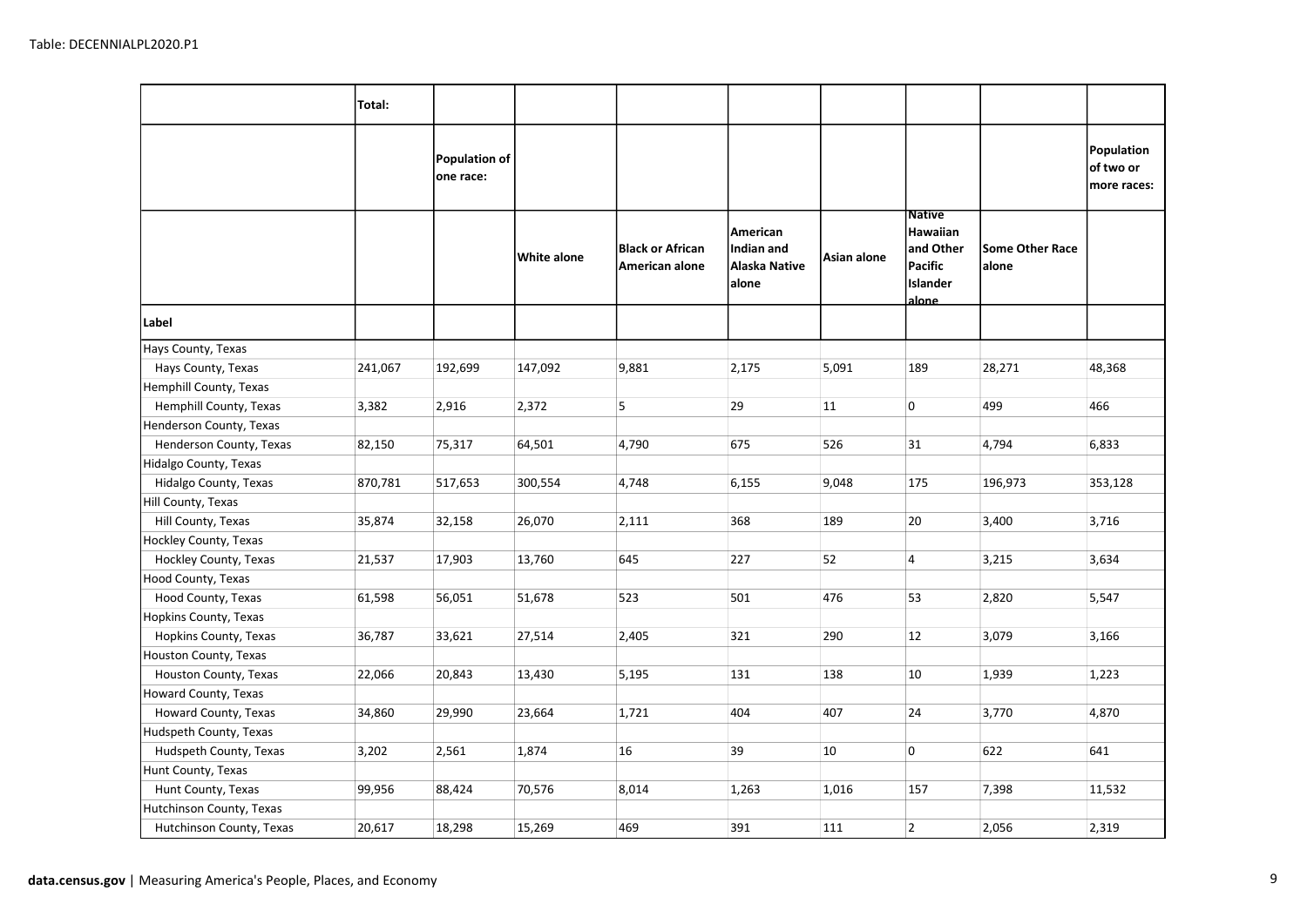|                          | Total:  |                                   |             |                                           |                                                  |             |                                                                                |                                 |                                        |
|--------------------------|---------|-----------------------------------|-------------|-------------------------------------------|--------------------------------------------------|-------------|--------------------------------------------------------------------------------|---------------------------------|----------------------------------------|
|                          |         | <b>Population of</b><br>one race: |             |                                           |                                                  |             |                                                                                |                                 | Population<br>of two or<br>more races: |
|                          |         |                                   | White alone | <b>Black or African</b><br>American alone | American<br>Indian and<br>Alaska Native<br>alone | Asian alone | <b>Native</b><br>Hawaiian<br>and Other<br>Pacific<br>Islander<br><u>alone.</u> | <b>Some Other Race</b><br>alone |                                        |
| Label                    |         |                                   |             |                                           |                                                  |             |                                                                                |                                 |                                        |
| Irion County, Texas      |         |                                   |             |                                           |                                                  |             |                                                                                |                                 |                                        |
| Irion County, Texas      | 1,513   | 1,350                             | 1,200       | 7                                         | 16                                               | 0           | $\mathbf{1}$                                                                   | 126                             | 163                                    |
| Jack County, Texas       |         |                                   |             |                                           |                                                  |             |                                                                                |                                 |                                        |
| Jack County, Texas       | 8,472   | 7,869                             | 6,663       | 311                                       | 70                                               | 41          | 5                                                                              | 779                             | 603                                    |
| Jackson County, Texas    |         |                                   |             |                                           |                                                  |             |                                                                                |                                 |                                        |
| Jackson County, Texas    | 14,988  | 12,894                            | 9,782       | 1,011                                     | 80                                               | 158         | 5                                                                              | 1,858                           | 2,094                                  |
| Jasper County, Texas     |         |                                   |             |                                           |                                                  |             |                                                                                |                                 |                                        |
| Jasper County, Texas     | 32,980  | 31,407                            | 24,327      | 5,594                                     | 182                                              | 127         | 19                                                                             | 1,158                           | 1,573                                  |
| Jeff Davis County, Texas |         |                                   |             |                                           |                                                  |             |                                                                                |                                 |                                        |
| Jeff Davis County, Texas | 1,996   | 1,664                             | 1,467       | $\mathbf{1}$                              | 26                                               | 15          | $\overline{2}$                                                                 | 153                             | 332                                    |
| Jefferson County, Texas  |         |                                   |             |                                           |                                                  |             |                                                                                |                                 |                                        |
| Jefferson County, Texas  | 256,526 | 234,053                           | 108,905     | 84,835                                    | 1,787                                            | 10,080      | 112                                                                            | 28,334                          | 22,473                                 |
| Jim Hogg County, Texas   |         |                                   |             |                                           |                                                  |             |                                                                                |                                 |                                        |
| Jim Hogg County, Texas   | 4,838   | 3,064                             | 2,333       | 5                                         | 31                                               | 26          | 5                                                                              | 664                             | 1,774                                  |
| Jim Wells County, Texas  |         |                                   |             |                                           |                                                  |             |                                                                                |                                 |                                        |
| Jim Wells County, Texas  | 38,891  | 27,863                            | 22,187      | 265                                       | 264                                              | 158         | 16                                                                             | 4,973                           | 11,028                                 |
| Johnson County, Texas    |         |                                   |             |                                           |                                                  |             |                                                                                |                                 |                                        |
| Johnson County, Texas    | 179,927 | 157,718                           | 129,863     | 6,770                                     | 1,719                                            | 1,812       | 949                                                                            | 16,605                          | 22,209                                 |
| Jones County, Texas      |         |                                   |             |                                           |                                                  |             |                                                                                |                                 |                                        |
| Jones County, Texas      | 19,663  | 18,141                            | 12,902      | 2,024                                     | 120                                              | 114         | $\overline{7}$                                                                 | 2,974                           | 1,522                                  |
| Karnes County, Texas     |         |                                   |             |                                           |                                                  |             |                                                                                |                                 |                                        |
| Karnes County, Texas     | 14,710  | 12,091                            | 8,215       | 1,174                                     | 87                                               | 151         | $\overline{4}$                                                                 | 2,460                           | 2,619                                  |
| Kaufman County, Texas    |         |                                   |             |                                           |                                                  |             |                                                                                |                                 |                                        |
| Kaufman County, Texas    | 145,310 | 126,404                           | 87,435      | 21,948                                    | 1,413                                            | 2,174       | 82                                                                             | 13,352                          | 18,906                                 |
| Kendall County, Texas    |         |                                   |             |                                           |                                                  |             |                                                                                |                                 |                                        |
| Kendall County, Texas    | 44,279  | 38,018                            | 34,449      | 347                                       | 289                                              | 379         | 39                                                                             | 2,515                           | 6,261                                  |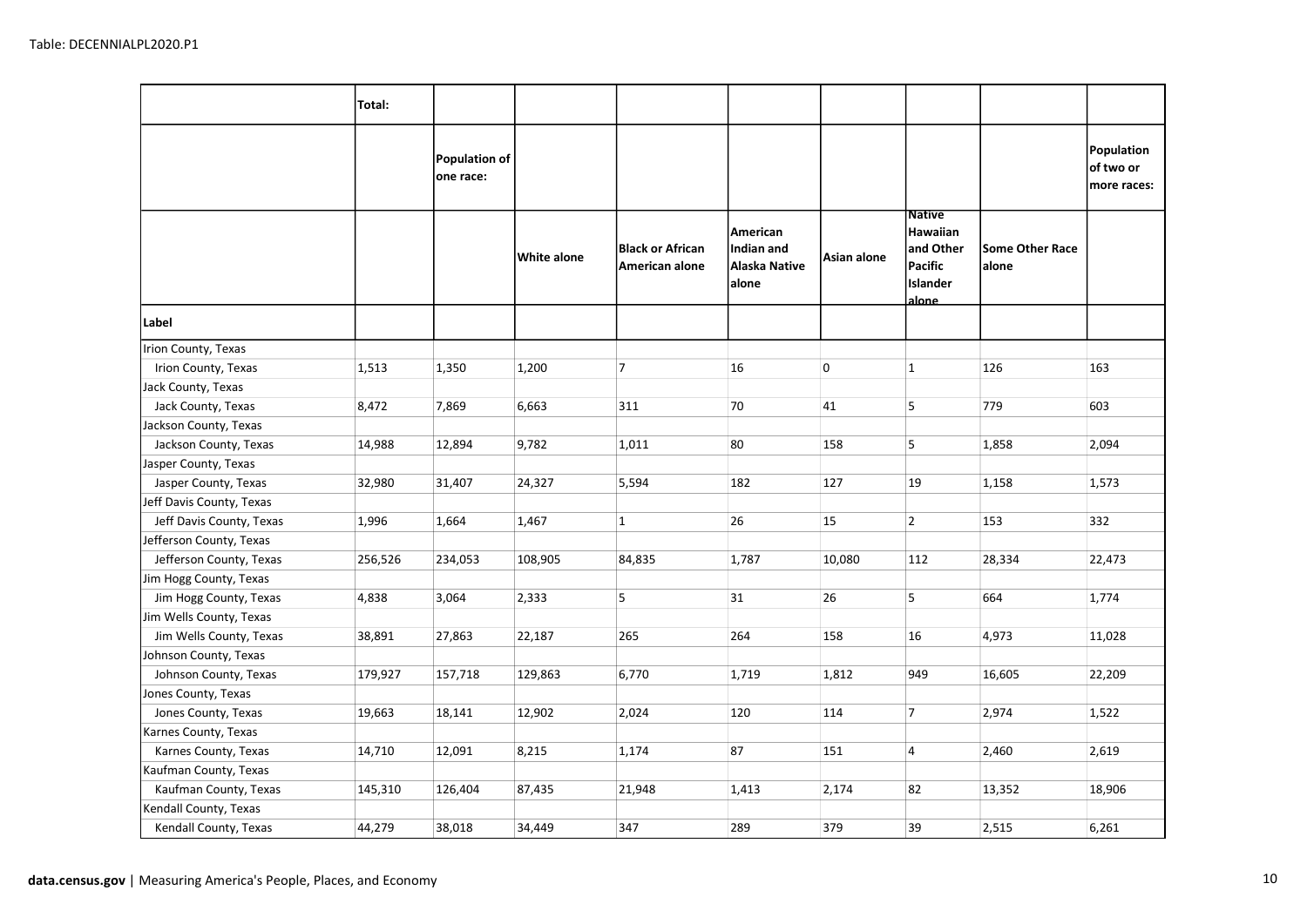|                        | Total: |                            |             |                                           |                                                  |              |                                                                               |                                 |                                        |
|------------------------|--------|----------------------------|-------------|-------------------------------------------|--------------------------------------------------|--------------|-------------------------------------------------------------------------------|---------------------------------|----------------------------------------|
|                        |        | Population of<br>one race: |             |                                           |                                                  |              |                                                                               |                                 | Population<br>of two or<br>more races: |
|                        |        |                            | White alone | <b>Black or African</b><br>American alone | American<br>Indian and<br>Alaska Native<br>alone | Asian alone  | <b>Native</b><br>Hawaiian<br>and Other<br>Pacific<br><b>Islander</b><br>alone | <b>Some Other Race</b><br>alone |                                        |
| Label                  |        |                            |             |                                           |                                                  |              |                                                                               |                                 |                                        |
| Kenedy County, Texas   |        |                            |             |                                           |                                                  |              |                                                                               |                                 |                                        |
| Kenedy County, Texas   | 350    | 223                        | 137         | $\mathbf{1}$                              | $\overline{7}$                                   | 0            | $\mathbf{1}$                                                                  | 77                              | 127                                    |
| Kent County, Texas     |        |                            |             |                                           |                                                  |              |                                                                               |                                 |                                        |
| Kent County, Texas     | 753    | 716                        | 676         | $\overline{2}$                            | 6                                                | $\mathbf{1}$ | 0                                                                             | 31                              | 37                                     |
| Kerr County, Texas     |        |                            |             |                                           |                                                  |              |                                                                               |                                 |                                        |
| Kerr County, Texas     | 52,598 | 45,281                     | 39,702      | 789                                       | 338                                              | 606          | 50                                                                            | 3,796                           | 7,317                                  |
| Kimble County, Texas   |        |                            |             |                                           |                                                  |              |                                                                               |                                 |                                        |
| Kimble County, Texas   | 4,286  | 3,937                      | 3,533       | 8                                         | 30                                               | 34           | 3                                                                             | 329                             | 349                                    |
| King County, Texas     |        |                            |             |                                           |                                                  |              |                                                                               |                                 |                                        |
| King County, Texas     | 265    | 253                        | 242         | 0                                         | 0                                                | 0            | $\overline{4}$                                                                | $\overline{7}$                  | 12                                     |
| Kinney County, Texas   |        |                            |             |                                           |                                                  |              |                                                                               |                                 |                                        |
| Kinney County, Texas   | 3,129  | 2,379                      | 2,012       | 47                                        | 33                                               | 10           | $\overline{2}$                                                                | 275                             | 750                                    |
| Kleberg County, Texas  |        |                            |             |                                           |                                                  |              |                                                                               |                                 |                                        |
| Kleberg County, Texas  | 31,040 | 23,171                     | 17,266      | 1,129                                     | 246                                              | 817          | $\mathbf{1}$                                                                  | 3,712                           | 7,869                                  |
| Knox County, Texas     |        |                            |             |                                           |                                                  |              |                                                                               |                                 |                                        |
| Knox County, Texas     | 3,353  | 3,048                      | 2,393       | 165                                       | 9                                                | 24           | 3                                                                             | 454                             | 305                                    |
| Lamar County, Texas    |        |                            |             |                                           |                                                  |              |                                                                               |                                 |                                        |
| Lamar County, Texas    | 50,088 | 46,207                     | 36,479      | 6,446                                     | 870                                              | 481          | 32                                                                            | 1,899                           | 3,881                                  |
| Lamb County, Texas     |        |                            |             |                                           |                                                  |              |                                                                               |                                 |                                        |
| Lamb County, Texas     | 13,045 | 10,001                     | 7,369       | 453                                       | 81                                               | 11           | 17                                                                            | 2,070                           | 3,044                                  |
| Lampasas County, Texas |        |                            |             |                                           |                                                  |              |                                                                               |                                 |                                        |
| Lampasas County, Texas | 21,627 | 18,992                     | 16,337      | 741                                       | 233                                              | 252          | 86                                                                            | 1,343                           | 2,635                                  |
| La Salle County, Texas |        |                            |             |                                           |                                                  |              |                                                                               |                                 |                                        |
| La Salle County, Texas | 6,664  | 4,378                      | 3,189       | 235                                       | 17                                               | 5            | 0                                                                             | 932                             | 2,286                                  |
| Lavaca County, Texas   |        |                            |             |                                           |                                                  |              |                                                                               |                                 |                                        |
| Lavaca County, Texas   | 20,337 | 18,421                     | 15,821      | 1,247                                     | 111                                              | 74           | 5                                                                             | 1,163                           | 1,916                                  |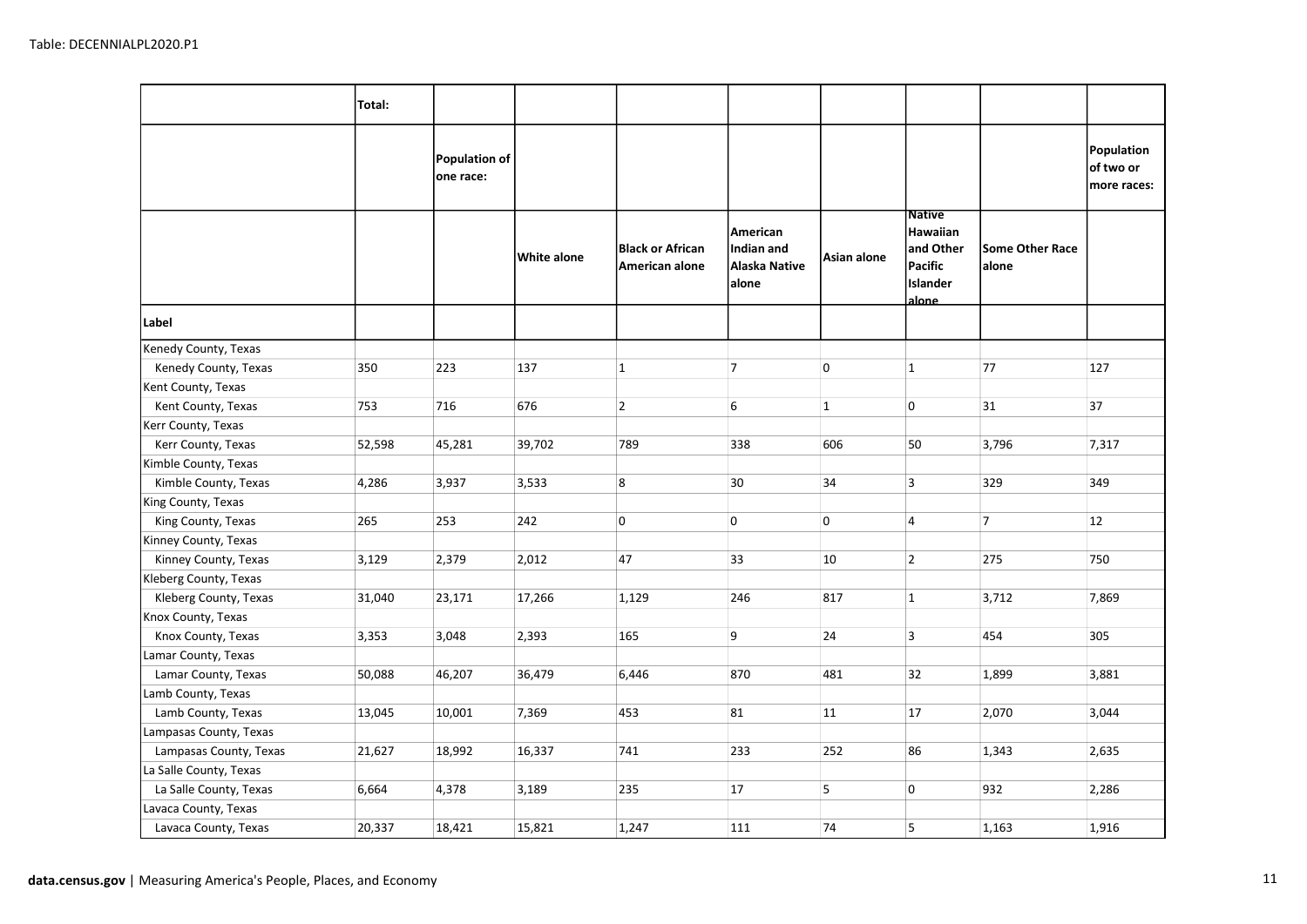|                         | Total:  |                            |             |                                           |                                                  |                |                                                                        |                                 |                                        |
|-------------------------|---------|----------------------------|-------------|-------------------------------------------|--------------------------------------------------|----------------|------------------------------------------------------------------------|---------------------------------|----------------------------------------|
|                         |         | Population of<br>one race: |             |                                           |                                                  |                |                                                                        |                                 | Population<br>of two or<br>more races: |
|                         |         |                            | White alone | <b>Black or African</b><br>American alone | American<br>Indian and<br>Alaska Native<br>alone | Asian alone    | <b>Native</b><br>Hawaiian<br>and Other<br>Pacific<br>Islander<br>alone | <b>Some Other Race</b><br>alone |                                        |
| Label                   |         |                            |             |                                           |                                                  |                |                                                                        |                                 |                                        |
| Lee County, Texas       |         |                            |             |                                           |                                                  |                |                                                                        |                                 |                                        |
| Lee County, Texas       | 17,478  | 15,247                     | 11,744      | 1,691                                     | 99                                               | 61             | $\overline{2}$                                                         | 1,650                           | 2,231                                  |
| Leon County, Texas      |         |                            |             |                                           |                                                  |                |                                                                        |                                 |                                        |
| Leon County, Texas      | 15,719  | 14,557                     | 12,391      | 945                                       | 107                                              | 111            | 6                                                                      | 997                             | 1,162                                  |
| Liberty County, Texas   |         |                            |             |                                           |                                                  |                |                                                                        |                                 |                                        |
| Liberty County, Texas   | 91,628  | 81,331                     | 55,857      | 7,171                                     | 1,100                                            | 499            | 17                                                                     | 16,687                          | 10,297                                 |
| Limestone County, Texas |         |                            |             |                                           |                                                  |                |                                                                        |                                 |                                        |
| Limestone County, Texas | 22,146  | 20,425                     | 14,018      | 3,726                                     | 147                                              | 162            | 18                                                                     | 2,354                           | 1,721                                  |
| Lipscomb County, Texas  |         |                            |             |                                           |                                                  |                |                                                                        |                                 |                                        |
| Lipscomb County, Texas  | 3,059   | 2,574                      | 1,969       | $\overline{4}$                            | 37                                               | $\overline{2}$ | $\mathbf{1}$                                                           | 561                             | 485                                    |
| Live Oak County, Texas  |         |                            |             |                                           |                                                  |                |                                                                        |                                 |                                        |
| Live Oak County, Texas  | 11,335  | 9,471                      | 8,419       | 214                                       | 65                                               | 37             | $\overline{3}$                                                         | 733                             | 1,864                                  |
| Llano County, Texas     |         |                            |             |                                           |                                                  |                |                                                                        |                                 |                                        |
| Llano County, Texas     | 21,243  | 19,569                     | 18,388      | 105                                       | 169                                              | 133            | $\overline{4}$                                                         | 770                             | 1,674                                  |
| Loving County, Texas    |         |                            |             |                                           |                                                  |                |                                                                        |                                 |                                        |
| Loving County, Texas    | 64      | 58                         | 56          | 0                                         | $\mathbf{1}$                                     | 0              | 0                                                                      | $\overline{1}$                  | 6                                      |
| Lubbock County, Texas   |         |                            |             |                                           |                                                  |                |                                                                        |                                 |                                        |
| Lubbock County, Texas   | 310,639 | 267,331                    | 191,717     | 27,279                                    | 3,206                                            | 9,701          | 248                                                                    | 35,180                          | 43,308                                 |
| Lynn County, Texas      |         |                            |             |                                           |                                                  |                |                                                                        |                                 |                                        |
| Lynn County, Texas      | 5,596   | 4,939                      | 3,724       | 107                                       | 36                                               | 10             | $\overline{4}$                                                         | 1,058                           | 657                                    |
| McCulloch County, Texas |         |                            |             |                                           |                                                  |                |                                                                        |                                 |                                        |
| McCulloch County, Texas | 7,630   | 6,561                      | 5,821       | 98                                        | 38                                               | 39             | $\mathbf{1}$                                                           | 564                             | 1,069                                  |
| McLennan County, Texas  |         |                            |             |                                           |                                                  |                |                                                                        |                                 |                                        |
| McLennan County, Texas  | 260,579 | 229,896                    | 156,475     | 37,518                                    | 2,511                                            | 5,010          | 189                                                                    | 28,193                          | 30,683                                 |
| McMullen County, Texas  |         |                            |             |                                           |                                                  |                |                                                                        |                                 |                                        |
| McMullen County, Texas  | 600     | 448                        | 411         | $\overline{\mathbf{3}}$                   | $\mathbf{1}$                                     | 3              | 5                                                                      | 25                              | 152                                    |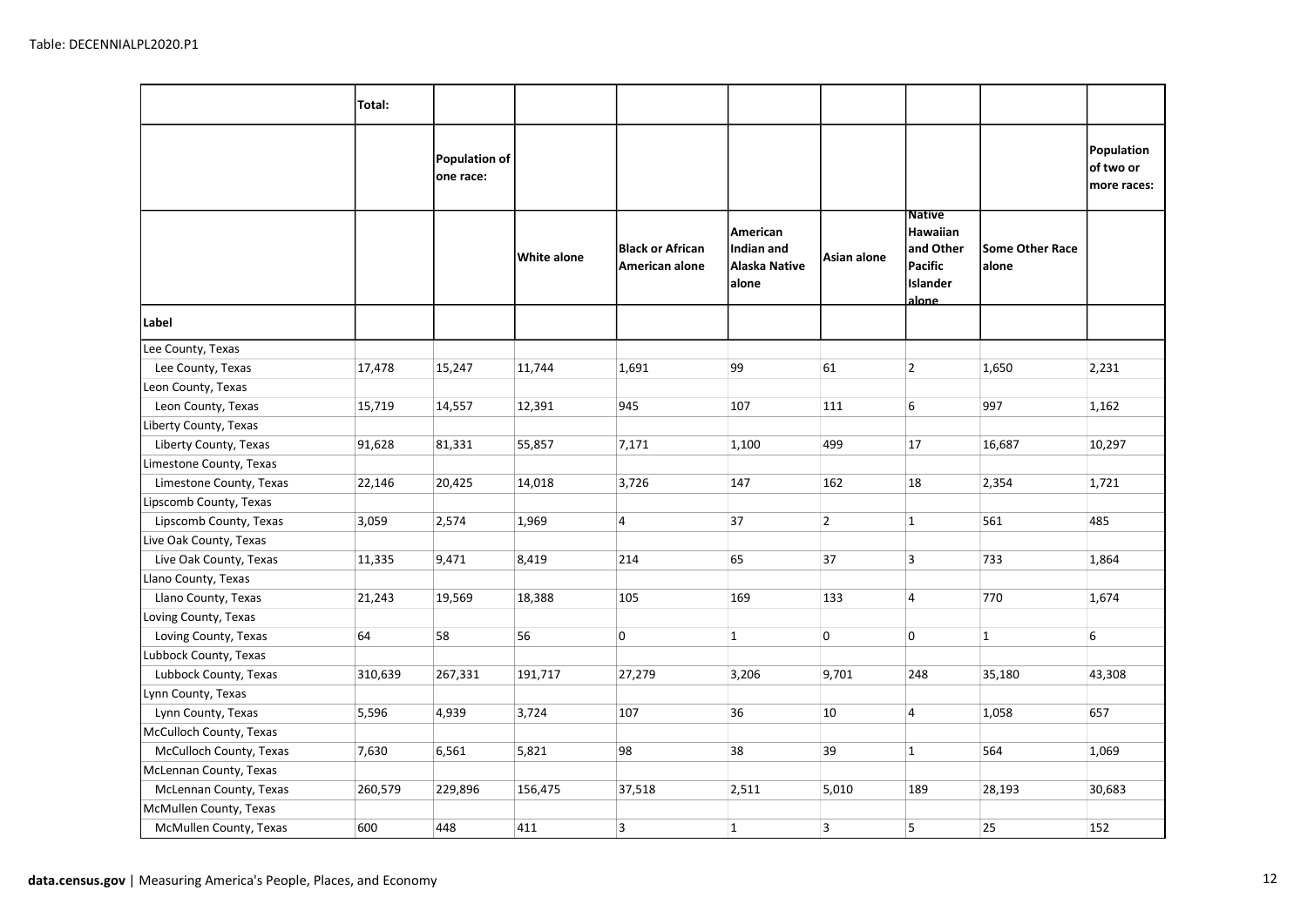|                         | Total:  |                            |             |                                           |                                                  |                |                                                                               |                                 |                                        |
|-------------------------|---------|----------------------------|-------------|-------------------------------------------|--------------------------------------------------|----------------|-------------------------------------------------------------------------------|---------------------------------|----------------------------------------|
|                         |         | Population of<br>one race: |             |                                           |                                                  |                |                                                                               |                                 | Population<br>of two or<br>more races: |
|                         |         |                            | White alone | <b>Black or African</b><br>American alone | American<br>Indian and<br>Alaska Native<br>alone | Asian alone    | <b>Native</b><br>Hawaiian<br>and Other<br>Pacific<br><b>Islander</b><br>alone | <b>Some Other Race</b><br>alone |                                        |
| Label                   |         |                            |             |                                           |                                                  |                |                                                                               |                                 |                                        |
| Madison County, Texas   |         |                            |             |                                           |                                                  |                |                                                                               |                                 |                                        |
| Madison County, Texas   | 13,455  | 12,513                     | 7,695       | 2,610                                     | 107                                              | 106            | $\mathbf{1}$                                                                  | 1,994                           | 942                                    |
| Marion County, Texas    |         |                            |             |                                           |                                                  |                |                                                                               |                                 |                                        |
| Marion County, Texas    | 9,725   | 9,102                      | 6,968       | 1,857                                     | 86                                               | 48             | 0                                                                             | 143                             | 623                                    |
| Martin County, Texas    |         |                            |             |                                           |                                                  |                |                                                                               |                                 |                                        |
| Martin County, Texas    | 5,237   | 4,469                      | 3,580       | 87                                        | 69                                               | 9              | $\mathbf{1}$                                                                  | 723                             | 768                                    |
| Mason County, Texas     |         |                            |             |                                           |                                                  |                |                                                                               |                                 |                                        |
| Mason County, Texas     | 3,953   | 3,503                      | 3,188       | 9                                         | 14                                               | $\overline{2}$ | 0                                                                             | 290                             | 450                                    |
| Matagorda County, Texas |         |                            |             |                                           |                                                  |                |                                                                               |                                 |                                        |
| Matagorda County, Texas | 36,255  | 30,626                     | 19,753      | 3,900                                     | 318                                              | 720            | $\overline{7}$                                                                | 5,928                           | 5,629                                  |
| Maverick County, Texas  |         |                            |             |                                           |                                                  |                |                                                                               |                                 |                                        |
| Maverick County, Texas  | 57,887  | 32,898                     | 16,845      | 181                                       | 1,163                                            | 192            | 18                                                                            | 14,499                          | 24,989                                 |
| Medina County, Texas    |         |                            |             |                                           |                                                  |                |                                                                               |                                 |                                        |
| Medina County, Texas    | 50,748  | 39,999                     | 31,848      | 1,366                                     | 414                                              | 261            | 42                                                                            | 6,068                           | 10,749                                 |
| Menard County, Texas    |         |                            |             |                                           |                                                  |                |                                                                               |                                 |                                        |
| Menard County, Texas    | 1,962   | 1,740                      | 1,511       | 13                                        | 14                                               | 5              | $\overline{3}$                                                                | 194                             | 222                                    |
| Midland County, Texas   |         |                            |             |                                           |                                                  |                |                                                                               |                                 |                                        |
| Midland County, Texas   | 169,983 | 137,579                    | 98,404      | 11,049                                    | 1,550                                            | 3,983          | 191                                                                           | 22,402                          | 32,404                                 |
| Milam County, Texas     |         |                            |             |                                           |                                                  |                |                                                                               |                                 |                                        |
| Milam County, Texas     | 24,754  | 22,158                     | 17,261      | 2,183                                     | 147                                              | 119            | 18                                                                            | 2,430                           | 2,596                                  |
| Mills County, Texas     |         |                            |             |                                           |                                                  |                |                                                                               |                                 |                                        |
| Mills County, Texas     | 4,456   | 3,991                      | 3,654       | 30                                        | 15                                               | 5              | 0                                                                             | 287                             | 465                                    |
| Mitchell County, Texas  |         |                            |             |                                           |                                                  |                |                                                                               |                                 |                                        |
| Mitchell County, Texas  | 8,990   | 8,121                      | 5,399       | 961                                       | 88                                               | 54             | $\mathbf{1}$                                                                  | 1,618                           | 869                                    |
| Montague County, Texas  |         |                            |             |                                           |                                                  |                |                                                                               |                                 |                                        |
| Montague County, Texas  | 19,965  | 18,141                     | 17,066      | 81                                        | 194                                              | 84             | $\overline{4}$                                                                | 712                             | 1,824                                  |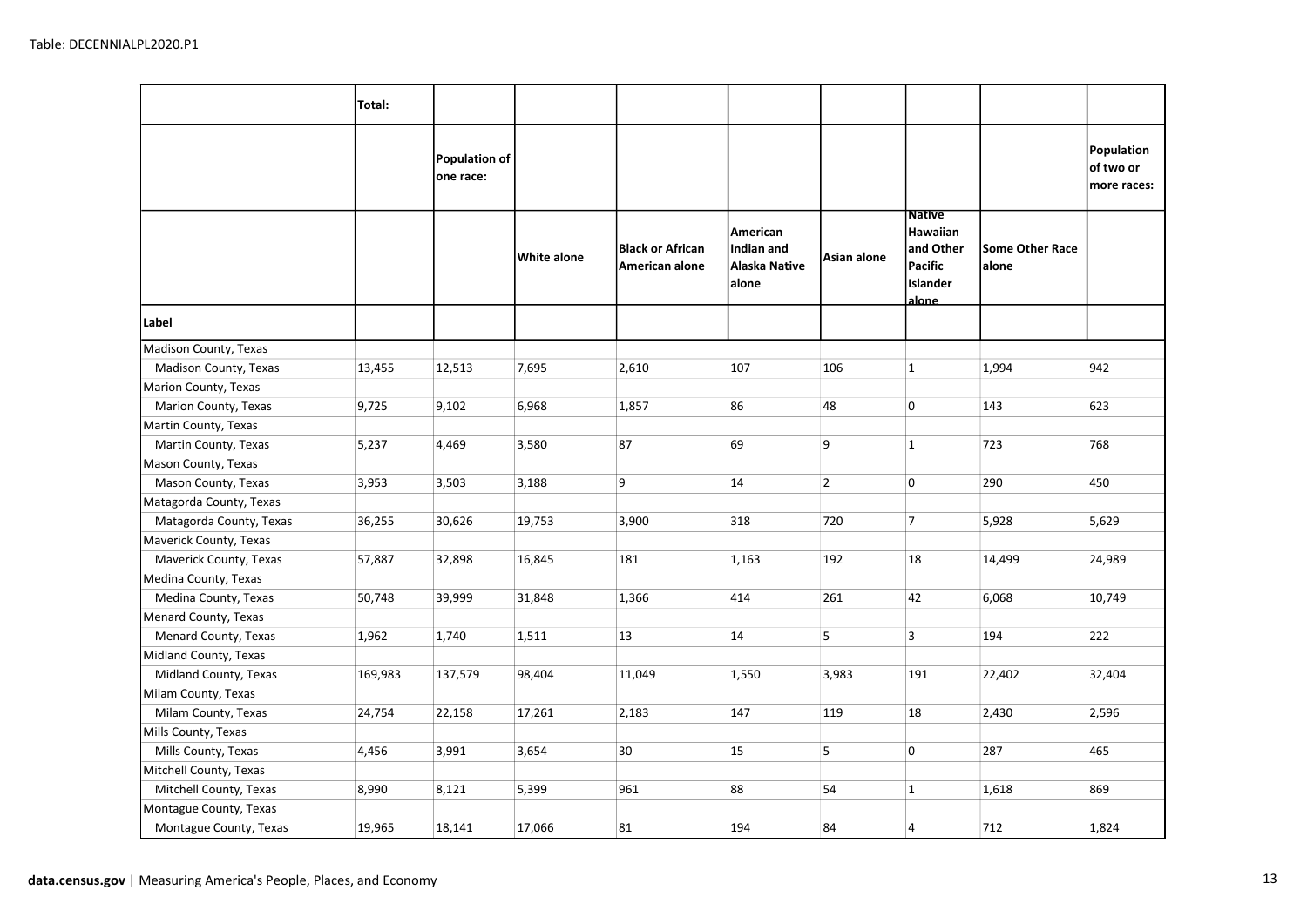|                           | Total:  |                                   |             |                                           |                                                  |             |                                                                        |                                 |                                        |
|---------------------------|---------|-----------------------------------|-------------|-------------------------------------------|--------------------------------------------------|-------------|------------------------------------------------------------------------|---------------------------------|----------------------------------------|
|                           |         | <b>Population of</b><br>one race: |             |                                           |                                                  |             |                                                                        |                                 | Population<br>of two or<br>more races: |
|                           |         |                                   | White alone | <b>Black or African</b><br>American alone | American<br>Indian and<br>Alaska Native<br>alone | Asian alone | <b>Native</b><br>Hawaiian<br>and Other<br>Pacific<br>Islander<br>alone | <b>Some Other Race</b><br>alone |                                        |
| Label                     |         |                                   |             |                                           |                                                  |             |                                                                        |                                 |                                        |
| Montgomery County, Texas  |         |                                   |             |                                           |                                                  |             |                                                                        |                                 |                                        |
| Montgomery County, Texas  | 620,443 | 535,925                           | 407,926     | 35,394                                    | 6,049                                            | 21,830      | 732                                                                    | 63,994                          | 84,518                                 |
| Moore County, Texas       |         |                                   |             |                                           |                                                  |             |                                                                        |                                 |                                        |
| Moore County, Texas       | 21,358  | 16,973                            | 9,445       | 695                                       | 419                                              | 1,014       | $\overline{4}$                                                         | 5,396                           | 4,385                                  |
| Morris County, Texas      |         |                                   |             |                                           |                                                  |             |                                                                        |                                 |                                        |
| Morris County, Texas      | 11,973  | 11,112                            | 8,043       | 2,467                                     | 86                                               | 47          | 9                                                                      | 460                             | 861                                    |
| Motley County, Texas      |         |                                   |             |                                           |                                                  |             |                                                                        |                                 |                                        |
| Motley County, Texas      | 1,063   | 986                               | 931         | 10                                        | $\overline{2}$                                   | 0           | 0                                                                      | 43                              | 77                                     |
| Nacogdoches County, Texas |         |                                   |             |                                           |                                                  |             |                                                                        |                                 |                                        |
| Nacogdoches County, Texas | 64,653  | 58,923                            | 40,228      | 10,709                                    | 414                                              | 767         | 12                                                                     | 6,793                           | 5,730                                  |
| Navarro County, Texas     |         |                                   |             |                                           |                                                  |             |                                                                        |                                 |                                        |
| Navarro County, Texas     | 52,624  | 45,572                            | 30,019      | 6,425                                     | 473                                              | 401         | 734                                                                    | 7,520                           | 7,052                                  |
| Newton County, Texas      |         |                                   |             |                                           |                                                  |             |                                                                        |                                 |                                        |
| Newton County, Texas      | 12,217  | 11,656                            | 9,375       | 2,086                                     | 60                                               | 24          | 0                                                                      | 111                             | 561                                    |
| Nolan County, Texas       |         |                                   |             |                                           |                                                  |             |                                                                        |                                 |                                        |
| Nolan County, Texas       | 14,738  | 12,714                            | 10,235      | 712                                       | 108                                              | 104         | 5                                                                      | 1,550                           | 2,024                                  |
| Nueces County, Texas      |         |                                   |             |                                           |                                                  |             |                                                                        |                                 |                                        |
| Nueces County, Texas      | 353,178 | 261,534                           | 191,405     | 14,309                                    | 2,942                                            | 8,135       | 381                                                                    | 44,362                          | 91,644                                 |
| Ochiltree County, Texas   |         |                                   |             |                                           |                                                  |             |                                                                        |                                 |                                        |
| Ochiltree County, Texas   | 10,015  | 8,254                             | 5,618       | 22                                        | 146                                              | 32          | $\overline{2}$                                                         | 2,434                           | 1,761                                  |
| Oldham County, Texas      |         |                                   |             |                                           |                                                  |             |                                                                        |                                 |                                        |
| Oldham County, Texas      | 1,758   | 1,598                             | 1,424       | 35                                        | 10                                               | 11          | 0                                                                      | 118                             | 160                                    |
| Orange County, Texas      |         |                                   |             |                                           |                                                  |             |                                                                        |                                 |                                        |
| Orange County, Texas      | 84,808  | 79,407                            | 66,942      | 8,081                                     | 459                                              | 1,113       | 19                                                                     | 2,793                           | 5,401                                  |
| Palo Pinto County, Texas  |         |                                   |             |                                           |                                                  |             |                                                                        |                                 |                                        |
| Palo Pinto County, Texas  | 28,409  | 25,842                            | 22,603      | 582                                       | 269                                              | 214         | 13                                                                     | 2,161                           | 2,567                                  |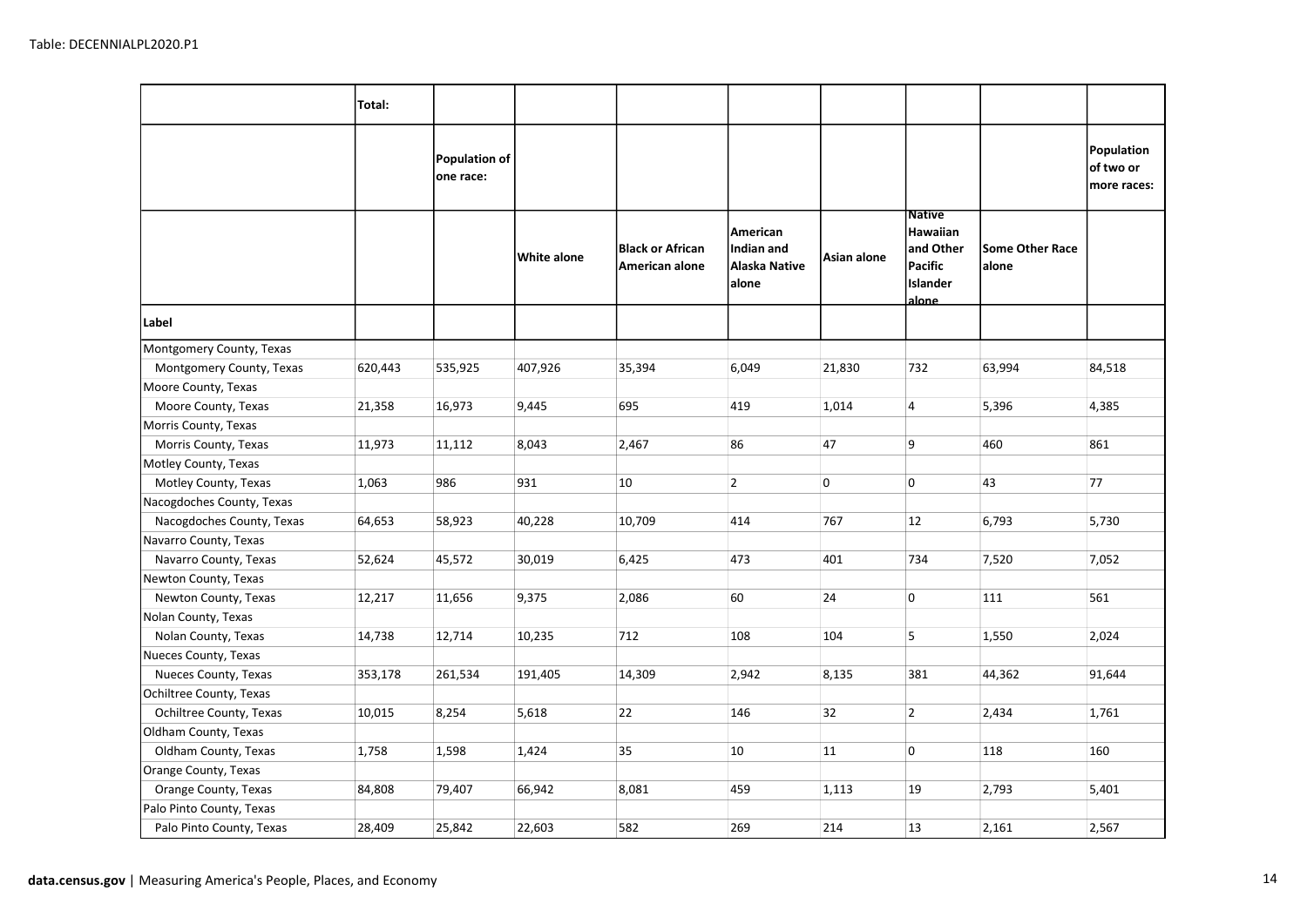|                         | Total:  |                            |             |                                           |                                                  |             |                                                                        |                                 |                                        |
|-------------------------|---------|----------------------------|-------------|-------------------------------------------|--------------------------------------------------|-------------|------------------------------------------------------------------------|---------------------------------|----------------------------------------|
|                         |         | Population of<br>one race: |             |                                           |                                                  |             |                                                                        |                                 | Population<br>of two or<br>more races: |
|                         |         |                            | White alone | <b>Black or African</b><br>American alone | American<br>Indian and<br>Alaska Native<br>alone | Asian alone | <b>Native</b><br>Hawaiian<br>and Other<br>Pacific<br>Islander<br>alone | <b>Some Other Race</b><br>alone |                                        |
| Label                   |         |                            |             |                                           |                                                  |             |                                                                        |                                 |                                        |
| Panola County, Texas    |         |                            |             |                                           |                                                  |             |                                                                        |                                 |                                        |
| Panola County, Texas    | 22,491  | 21,057                     | 16,637      | 3,263                                     | 172                                              | 105         | 11                                                                     | 869                             | 1,434                                  |
| Parker County, Texas    |         |                            |             |                                           |                                                  |             |                                                                        |                                 |                                        |
| Parker County, Texas    | 148,222 | 133,872                    | 122,995     | 1,738                                     | 1,229                                            | 1,035       | 116                                                                    | 6,759                           | 14,350                                 |
| Parmer County, Texas    |         |                            |             |                                           |                                                  |             |                                                                        |                                 |                                        |
| Parmer County, Texas    | 9,869   | 8,193                      | 5,572       | 75                                        | 171                                              | 18          | $\overline{4}$                                                         | 2,353                           | 1,676                                  |
| Pecos County, Texas     |         |                            |             |                                           |                                                  |             |                                                                        |                                 |                                        |
| Pecos County, Texas     | 15,193  | 11,740                     | 6,921       | 558                                       | 172                                              | 148         | $\overline{2}$                                                         | 3,939                           | 3,453                                  |
| Polk County, Texas      |         |                            |             |                                           |                                                  |             |                                                                        |                                 |                                        |
| Polk County, Texas      | 50,123  | 46,457                     | 36,343      | 4,924                                     | 1,019                                            | 340         | $\overline{2}$                                                         | 3,829                           | 3,666                                  |
| Potter County, Texas    |         |                            |             |                                           |                                                  |             |                                                                        |                                 |                                        |
| Potter County, Texas    | 118,525 | 98,979                     | 61,693      | 12,561                                    | 1,397                                            | 6,172       | 41                                                                     | 17,115                          | 19,546                                 |
| Presidio County, Texas  |         |                            |             |                                           |                                                  |             |                                                                        |                                 |                                        |
| Presidio County, Texas  | 6,131   | 3,683                      | 2,331       | 27                                        | 48                                               | 86          | 0                                                                      | 1,191                           | 2,448                                  |
| Rains County, Texas     |         |                            |             |                                           |                                                  |             |                                                                        |                                 |                                        |
| Rains County, Texas     | 12,164  | 11,346                     | 10,394      | 270                                       | 112                                              | 55          | $\overline{3}$                                                         | 512                             | 818                                    |
| Randall County, Texas   |         |                            |             |                                           |                                                  |             |                                                                        |                                 |                                        |
| Randall County, Texas   | 140,753 | 123,378                    | 105,870     | 4,992                                     | 1,263                                            | 2,737       | 60                                                                     | 8,456                           | 17,375                                 |
| Reagan County, Texas    |         |                            |             |                                           |                                                  |             |                                                                        |                                 |                                        |
| Reagan County, Texas    | 3,385   | 2,594                      | 1,736       | 42                                        | 32                                               | 20          | $\mathbf{1}$                                                           | 763                             | 791                                    |
| Real County, Texas      |         |                            |             |                                           |                                                  |             |                                                                        |                                 |                                        |
| Real County, Texas      | 2,758   | 2,432                      | 2,213       | 28                                        | 20                                               | 13          | $\overline{3}$                                                         | 155                             | 326                                    |
| Red River County, Texas |         |                            |             |                                           |                                                  |             |                                                                        |                                 |                                        |
| Red River County, Texas | 11,587  | 11,014                     | 8,700       | 1,762                                     | 111                                              | 51          | $\overline{4}$                                                         | 386                             | 573                                    |
| Reeves County, Texas    |         |                            |             |                                           |                                                  |             |                                                                        |                                 |                                        |
| Reeves County, Texas    | 14,748  | 11,067                     | 8,073       | 290                                       | 101                                              | 169         | 3                                                                      | 2,431                           | 3,681                                  |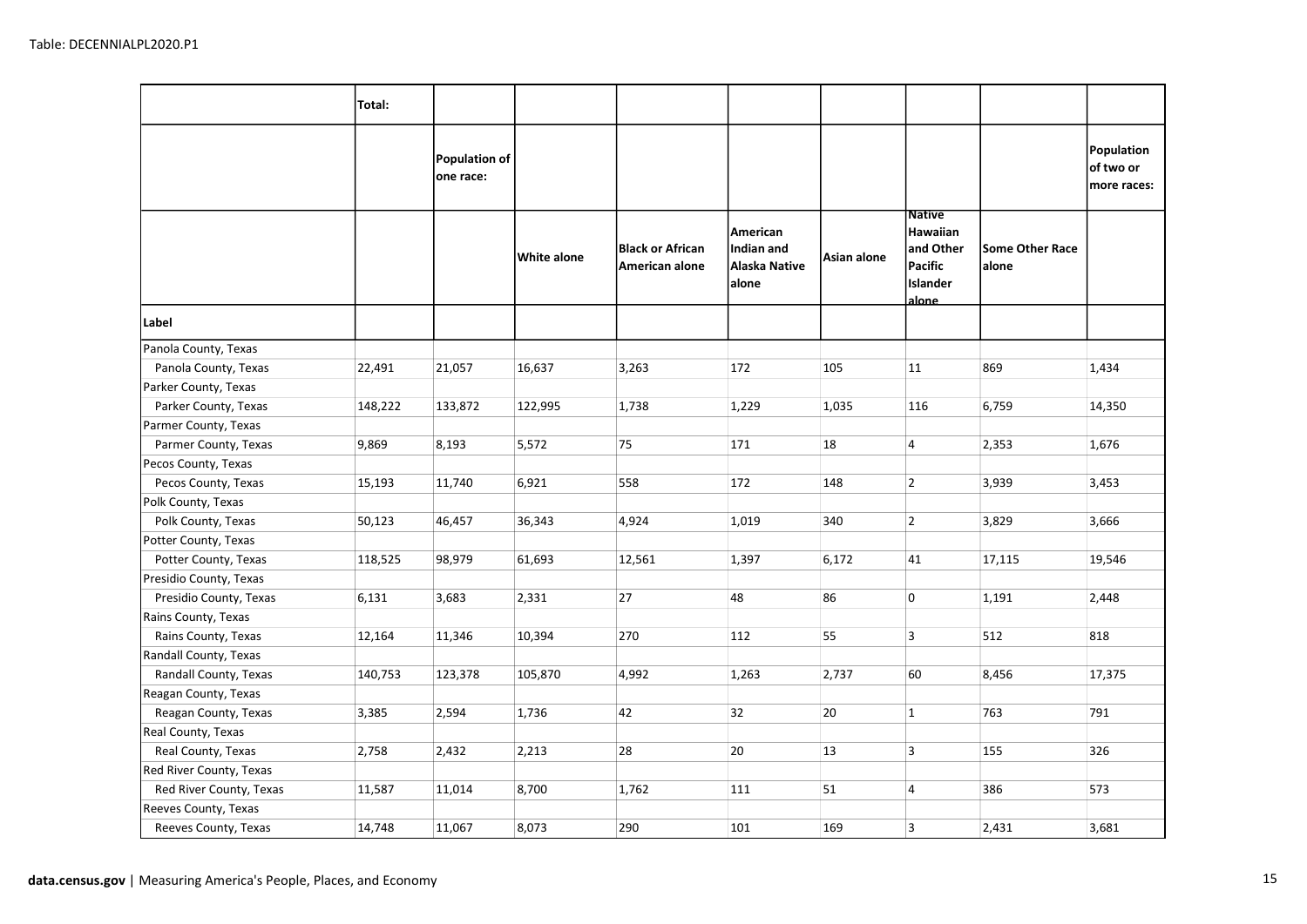|                             | Total:  |                            |             |                                           |                                                  |             |                                                                         |                                 |                                        |
|-----------------------------|---------|----------------------------|-------------|-------------------------------------------|--------------------------------------------------|-------------|-------------------------------------------------------------------------|---------------------------------|----------------------------------------|
|                             |         | Population of<br>one race: |             |                                           |                                                  |             |                                                                         |                                 | Population<br>of two or<br>more races: |
|                             |         |                            | White alone | <b>Black or African</b><br>American alone | American<br>Indian and<br>Alaska Native<br>alone | Asian alone | <b>Native</b><br>Hawaiian<br>and Other<br>Pacific<br>Islander<br>alone_ | <b>Some Other Race</b><br>alone |                                        |
| Label                       |         |                            |             |                                           |                                                  |             |                                                                         |                                 |                                        |
| Refugio County, Texas       |         |                            |             |                                           |                                                  |             |                                                                         |                                 |                                        |
| Refugio County, Texas       | 6,741   | 5,413                      | 4,172       | 462                                       | 32                                               | 32          | $\overline{0}$                                                          | 715                             | 1,328                                  |
| Roberts County, Texas       |         |                            |             |                                           |                                                  |             |                                                                         |                                 |                                        |
| Roberts County, Texas       | 827     | 755                        | 737         | $\overline{2}$                            | 3                                                | 0           | 0                                                                       | 13                              | 72                                     |
| Robertson County, Texas     |         |                            |             |                                           |                                                  |             |                                                                         |                                 |                                        |
| Robertson County, Texas     | 16,757  | 15,482                     | 10,502      | 3,176                                     | 102                                              | 107         | 21                                                                      | 1,574                           | 1,275                                  |
| Rockwall County, Texas      |         |                            |             |                                           |                                                  |             |                                                                         |                                 |                                        |
| Rockwall County, Texas      | 107,819 | 94,391                     | 74,913      | 8,398                                     | 899                                              | 3,371       | 111                                                                     | 6,699                           | 13,428                                 |
| Runnels County, Texas       |         |                            |             |                                           |                                                  |             |                                                                         |                                 |                                        |
| Runnels County, Texas       | 9,900   | 8,698                      | 7,480       | 146                                       | 86                                               | 24          | $\overline{7}$                                                          | 955                             | 1,202                                  |
| Rusk County, Texas          |         |                            |             |                                           |                                                  |             |                                                                         |                                 |                                        |
| Rusk County, Texas          | 52,214  | 47,962                     | 33,865      | 8,326                                     | 401                                              | 231         | 24                                                                      | 5,115                           | 4,252                                  |
| Sabine County, Texas        |         |                            |             |                                           |                                                  |             |                                                                         |                                 |                                        |
| Sabine County, Texas        | 9,894   | 9,413                      | 8,426       | 745                                       | 51                                               | 53          | 0                                                                       | 138                             | 481                                    |
| San Augustine County, Texas |         |                            |             |                                           |                                                  |             |                                                                         |                                 |                                        |
| San Augustine County, Texas | 7,918   | 7,526                      | 5,352       | 1,781                                     | 33                                               | 42          | $\overline{0}$                                                          | 318                             | 392                                    |
| San Jacinto County, Texas   |         |                            |             |                                           |                                                  |             |                                                                         |                                 |                                        |
| San Jacinto County, Texas   | 27,402  | 24,982                     | 20,276      | 2,134                                     | 219                                              | 88          | 20                                                                      | 2,245                           | 2,420                                  |
| San Patricio County, Texas  |         |                            |             |                                           |                                                  |             |                                                                         |                                 |                                        |
| San Patricio County, Texas  | 68,755  | 52,670                     | 42,197      | 1,195                                     | 544                                              | 886         | 87                                                                      | 7,761                           | 16,085                                 |
| San Saba County, Texas      |         |                            |             |                                           |                                                  |             |                                                                         |                                 |                                        |
| San Saba County, Texas      | 5,730   | 5,195                      | 4,274       | 121                                       | 39                                               | 17          | $\overline{2}$                                                          | 742                             | 535                                    |
| Schleicher County, Texas    |         |                            |             |                                           |                                                  |             |                                                                         |                                 |                                        |
| Schleicher County, Texas    | 2,451   | 2,096                      | 1,368       | 26                                        | 24                                               | 10          | $\overline{3}$                                                          | 665                             | 355                                    |
| Scurry County, Texas        |         |                            |             |                                           |                                                  |             |                                                                         |                                 |                                        |
| Scurry County, Texas        | 16,932  | 14,567                     | 10,867      | 637                                       | 126                                              | 83          | 8                                                                       | 2,846                           | 2,365                                  |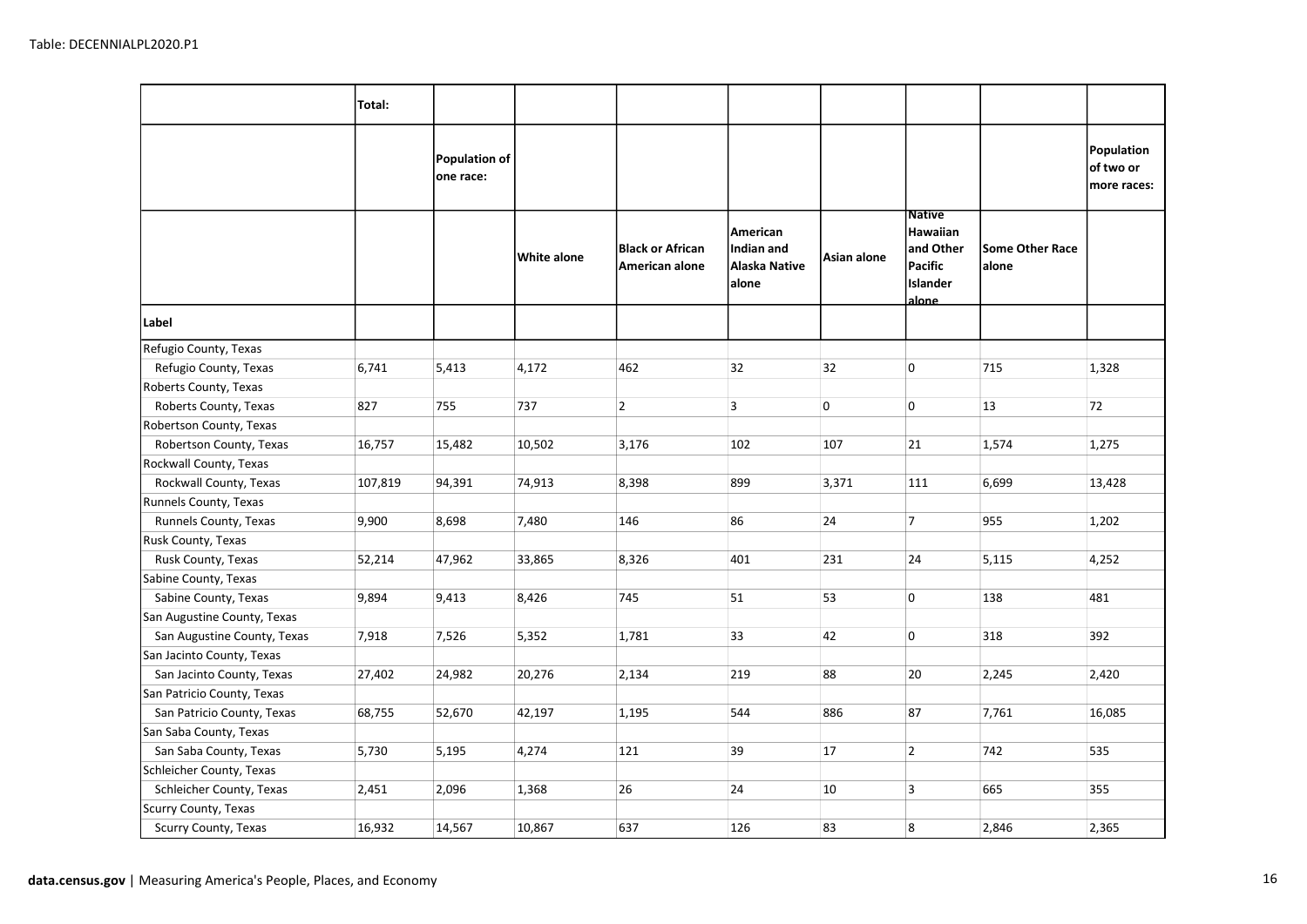|                               | Total:    |                                   |             |                                           |                                                  |              |                                                                        |                                 |                                        |
|-------------------------------|-----------|-----------------------------------|-------------|-------------------------------------------|--------------------------------------------------|--------------|------------------------------------------------------------------------|---------------------------------|----------------------------------------|
|                               |           | <b>Population of</b><br>one race: |             |                                           |                                                  |              |                                                                        |                                 | Population<br>of two or<br>more races: |
|                               |           |                                   | White alone | <b>Black or African</b><br>American alone | American<br>Indian and<br>Alaska Native<br>alone | Asian alone  | <b>Native</b><br>Hawaiian<br>and Other<br>Pacific<br>Islander<br>alone | <b>Some Other Race</b><br>alone |                                        |
| Label                         |           |                                   |             |                                           |                                                  |              |                                                                        |                                 |                                        |
| Shackelford County, Texas     |           |                                   |             |                                           |                                                  |              |                                                                        |                                 |                                        |
| Shackelford County, Texas     | 3,105     | 2,910                             | 2,731       | 23                                        | 10                                               | 18           | 0                                                                      | 128                             | 195                                    |
| Shelby County, Texas          |           |                                   |             |                                           |                                                  |              |                                                                        |                                 |                                        |
| Shelby County, Texas          | 24,022    | 22,008                            | 15,111      | 3,836                                     | 139                                              | 370          | 14                                                                     | 2,538                           | 2,014                                  |
| Sherman County, Texas         |           |                                   |             |                                           |                                                  |              |                                                                        |                                 |                                        |
| Sherman County, Texas         | 2,782     | 2,188                             | 1,612       | 12                                        | 37                                               | 3            | 0                                                                      | 524                             | 594                                    |
| undefined                     |           |                                   |             |                                           |                                                  |              |                                                                        |                                 |                                        |
| Smith County, Texas           | 233,479   | 211,043                           | 144,539     | 38,593                                    | 1,656                                            | 4,188        | 106                                                                    | 21,961                          | 22,436                                 |
| Somervell County, Texas       |           |                                   |             |                                           |                                                  |              |                                                                        |                                 |                                        |
| Somervell County, Texas       | 9,205     | 8,088                             | 7,373       | 45                                        | 78                                               | 58           | 0                                                                      | 534                             | 1,117                                  |
| Starr County, Texas           |           |                                   |             |                                           |                                                  |              |                                                                        |                                 |                                        |
| Starr County, Texas           | 65,920    | 34,893                            | 21,839      | 66                                        | 253                                              | 111          | $\mathbf{1}$                                                           | 12,623                          | 31,027                                 |
| Stephens County, Texas        |           |                                   |             |                                           |                                                  |              |                                                                        |                                 |                                        |
| Stephens County, Texas        | 9,101     | 8,280                             | 7,013       | 246                                       | 61                                               | 63           | $\mathbf{1}$                                                           | 896                             | 821                                    |
| <b>Sterling County, Texas</b> |           |                                   |             |                                           |                                                  |              |                                                                        |                                 |                                        |
| Sterling County, Texas        | 1,372     | 1,196                             | 1,064       | 3                                         | 6                                                | $\mathbf{1}$ | $\overline{2}$                                                         | 120                             | 176                                    |
| Stonewall County, Texas       |           |                                   |             |                                           |                                                  |              |                                                                        |                                 |                                        |
| Stonewall County, Texas       | 1,245     | 1,133                             | 1,032       | 20                                        | 10                                               | 5            | 0                                                                      | 66                              | 112                                    |
| Sutton County, Texas          |           |                                   |             |                                           |                                                  |              |                                                                        |                                 |                                        |
| Sutton County, Texas          | 3,372     | 2,514                             | 1,959       | 10                                        | 16                                               | 8            | $\overline{2}$                                                         | 519                             | 858                                    |
| Swisher County, Texas         |           |                                   |             |                                           |                                                  |              |                                                                        |                                 |                                        |
| Swisher County, Texas         | 6,971     | 5,834                             | 4,182       | 438                                       | 49                                               | 12           | $\overline{3}$                                                         | 1,150                           | 1,137                                  |
| Tarrant County, Texas         |           |                                   |             |                                           |                                                  |              |                                                                        |                                 |                                        |
| Tarrant County, Texas         | 2,110,640 | 1,814,445                         | 1,044,549   | 366,727                                   | 18,690                                           | 129,437      | 4,551                                                                  | 250,491                         | 296,195                                |
| Taylor County, Texas          |           |                                   |             |                                           |                                                  |              |                                                                        |                                 |                                        |
| Taylor County, Texas          | 143,208   | 126,033                           | 99,225      | 11,771                                    | 1,262                                            | 2,924        | 189                                                                    | 10,662                          | 17,175                                 |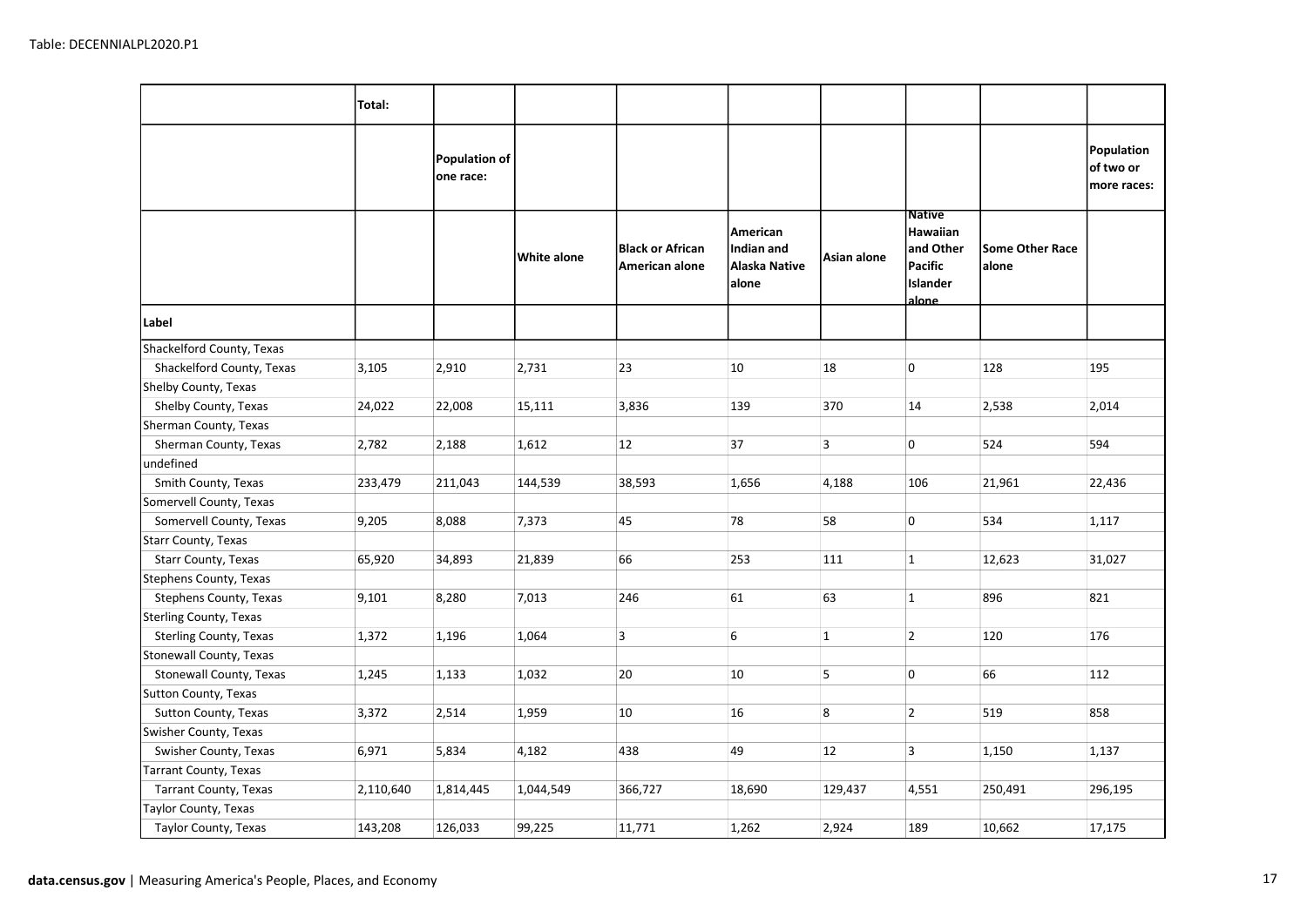|                            | Total:    |                                   |             |                                           |                                                  |             |                                                                         |                                 |                                        |
|----------------------------|-----------|-----------------------------------|-------------|-------------------------------------------|--------------------------------------------------|-------------|-------------------------------------------------------------------------|---------------------------------|----------------------------------------|
|                            |           | <b>Population of</b><br>one race: |             |                                           |                                                  |             |                                                                         |                                 | Population<br>of two or<br>more races: |
|                            |           |                                   | White alone | <b>Black or African</b><br>American alone | American<br>Indian and<br>Alaska Native<br>alone | Asian alone | <b>Native</b><br>Hawaiian<br>and Other<br>Pacific<br>Islander<br>alone. | <b>Some Other Race</b><br>alone |                                        |
| Label                      |           |                                   |             |                                           |                                                  |             |                                                                         |                                 |                                        |
| Terrell County, Texas      |           |                                   |             |                                           |                                                  |             |                                                                         |                                 |                                        |
| Terrell County, Texas      | 760       | 646                               | 480         | 8                                         | 0                                                | 5           | 0                                                                       | 153                             | 114                                    |
| Terry County, Texas        |           |                                   |             |                                           |                                                  |             |                                                                         |                                 |                                        |
| Terry County, Texas        | 11,831    | 9,250                             | 6,930       | 454                                       | 76                                               | 40          | 0                                                                       | 1,750                           | 2,581                                  |
| Throckmorton County, Texas |           |                                   |             |                                           |                                                  |             |                                                                         |                                 |                                        |
| Throckmorton County, Texas | 1,440     | 1,336                             | 1,294       | $\overline{2}$                            | 5                                                | 3           | 0                                                                       | 32                              | 104                                    |
| Titus County, Texas        |           |                                   |             |                                           |                                                  |             |                                                                         |                                 |                                        |
| Titus County, Texas        | 31,247    | 26,265                            | 16,188      | 2,992                                     | 377                                              | 278         | 9                                                                       | 6,421                           | 4,982                                  |
| Tom Green County, Texas    |           |                                   |             |                                           |                                                  |             |                                                                         |                                 |                                        |
| Tom Green County, Texas    | 120,003   | 98,664                            | 78,548      | 4,544                                     | 1,050                                            | 1,801       | 175                                                                     | 12,546                          | 21,339                                 |
| Travis County, Texas       |           |                                   |             |                                           |                                                  |             |                                                                         |                                 |                                        |
| Travis County, Texas       | 1,290,188 | 1,079,633                         | 709,447     | 101,267                                   | 12,463                                           | 101,038     | 1,019                                                                   | 154,399                         | 210,555                                |
| Trinity County, Texas      |           |                                   |             |                                           |                                                  |             |                                                                         |                                 |                                        |
| Trinity County, Texas      | 13,602    | 12,576                            | 10,833      | 1,092                                     | 54                                               | 34          | 5                                                                       | 558                             | 1,026                                  |
| Tyler County, Texas        |           |                                   |             |                                           |                                                  |             |                                                                         |                                 |                                        |
| Tyler County, Texas        | 19,798    | 18,841                            | 15,621      | 2,059                                     | 120                                              | 100         | $\overline{3}$                                                          | 938                             | 957                                    |
| Upshur County, Texas       |           |                                   |             |                                           |                                                  |             |                                                                         |                                 |                                        |
| Upshur County, Texas       | 40,892    | 37,542                            | 32,238      | 2,958                                     | 340                                              | 177         | 13                                                                      | 1,816                           | 3,350                                  |
| Upton County, Texas        |           |                                   |             |                                           |                                                  |             |                                                                         |                                 |                                        |
| Upton County, Texas        | 3,308     | 2,321                             | 1,849       | 74                                        | 13                                               | 5           | 0                                                                       | 380                             | 987                                    |
| Uvalde County, Texas       |           |                                   |             |                                           |                                                  |             |                                                                         |                                 |                                        |
| Uvalde County, Texas       | 24,564    | 17,058                            | 12,584      | 159                                       | 133                                              | 162         | 8                                                                       | 4,012                           | 7,506                                  |
| Val Verde County, Texas    |           |                                   |             |                                           |                                                  |             |                                                                         |                                 |                                        |
| Val Verde County, Texas    | 47,586    | 30,969                            | 21,218      | 665                                       | 337                                              | 379         | 47                                                                      | 8,323                           | 16,617                                 |
| Van Zandt County, Texas    |           |                                   |             |                                           |                                                  |             |                                                                         |                                 |                                        |
| Van Zandt County, Texas    | 59,541    | 54,766                            | 49,904      | 1,542                                     | 473                                              | 275         | 30                                                                      | 2,542                           | 4,775                                  |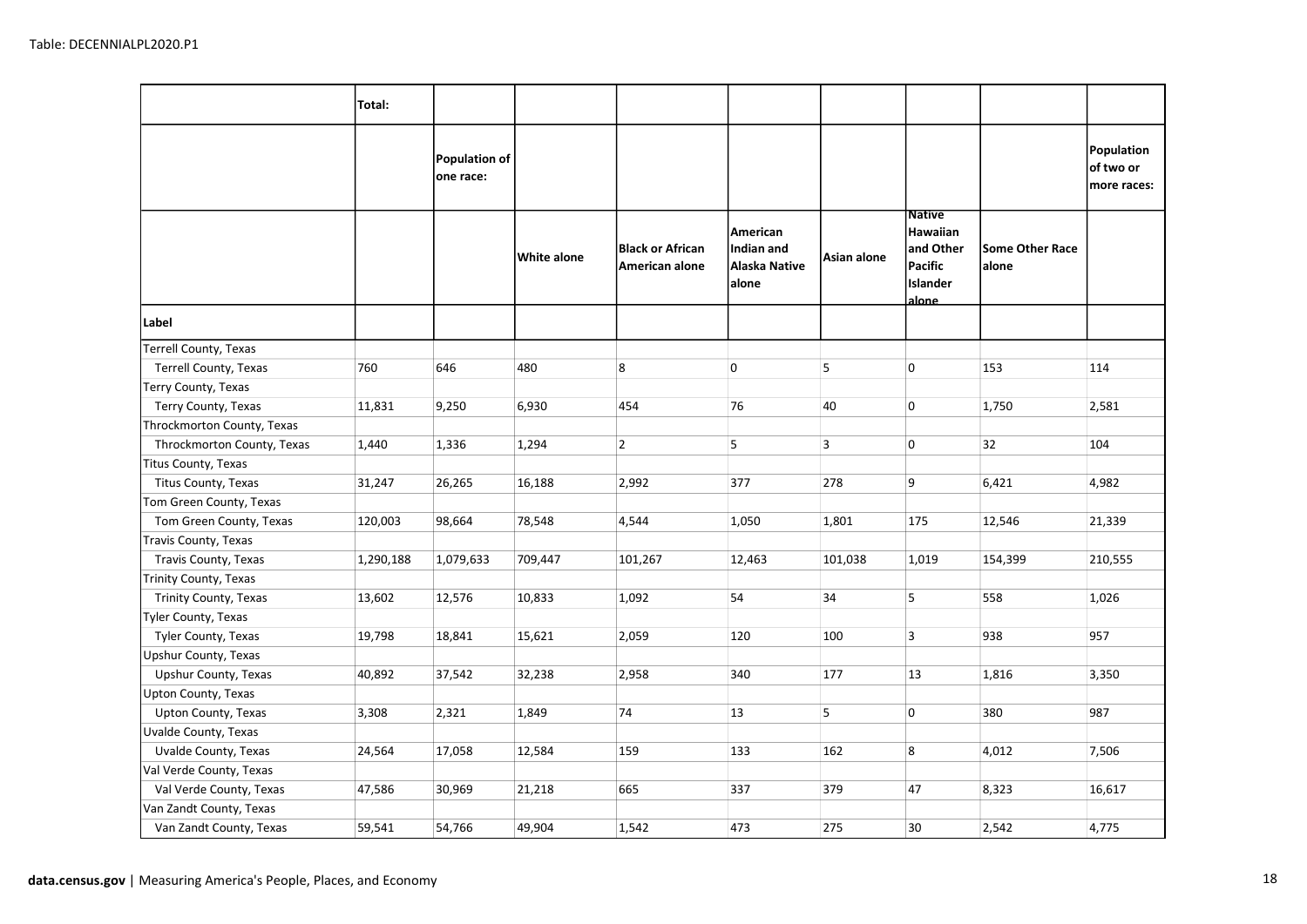|                          | Total:  |                                   |             |                                           |                                                  |             |                                                                        |                                 |                                        |
|--------------------------|---------|-----------------------------------|-------------|-------------------------------------------|--------------------------------------------------|-------------|------------------------------------------------------------------------|---------------------------------|----------------------------------------|
|                          |         | <b>Population of</b><br>one race: |             |                                           |                                                  |             |                                                                        |                                 | Population<br>of two or<br>more races: |
|                          |         |                                   | White alone | <b>Black or African</b><br>American alone | American<br>Indian and<br>Alaska Native<br>alone | Asian alone | <b>Native</b><br>Hawaiian<br>and Other<br>Pacific<br>Islander<br>alone | <b>Some Other Race</b><br>alone |                                        |
| Label                    |         |                                   |             |                                           |                                                  |             |                                                                        |                                 |                                        |
| Victoria County, Texas   |         |                                   |             |                                           |                                                  |             |                                                                        |                                 |                                        |
| Victoria County, Texas   | 91,319  | 72,846                            | 53,085      | 5,729                                     | 726                                              | 1,431       | 43                                                                     | 11,832                          | 18,473                                 |
| Walker County, Texas     |         |                                   |             |                                           |                                                  |             |                                                                        |                                 |                                        |
| Walker County, Texas     | 76,400  | 71,212                            | 42,800      | 16,638                                    | 468                                              | 1,148       | 42                                                                     | 10,116                          | 5,188                                  |
| Waller County, Texas     |         |                                   |             |                                           |                                                  |             |                                                                        |                                 |                                        |
| Waller County, Texas     | 56,794  | 49,474                            | 26,479      | 12,256                                    | 634                                              | 809         | 20                                                                     | 9,276                           | 7,320                                  |
| Ward County, Texas       |         |                                   |             |                                           |                                                  |             |                                                                        |                                 |                                        |
| Ward County, Texas       | 11,644  | 9,342                             | 6,567       | 482                                       | 122                                              | 69          | $\overline{2}$                                                         | 2,100                           | 2,302                                  |
| Washington County, Texas |         |                                   |             |                                           |                                                  |             |                                                                        |                                 |                                        |
| Washington County, Texas | 35,805  | 31,899                            | 23,299      | 5,626                                     | 154                                              | 564         | 18                                                                     | 2,238                           | 3,906                                  |
| Webb County, Texas       |         |                                   |             |                                           |                                                  |             |                                                                        |                                 |                                        |
| Webb County, Texas       | 267,114 | 159,681                           | 102,723     | 1,166                                     | 1,651                                            | 1,405       | 53                                                                     | 52,683                          | 107,433                                |
| Wharton County, Texas    |         |                                   |             |                                           |                                                  |             |                                                                        |                                 |                                        |
| Wharton County, Texas    | 41,570  | 35,188                            | 22,903      | 5,676                                     | 294                                              | 193         | $\mathbf{1}$                                                           | 6,121                           | 6,382                                  |
| Wheeler County, Texas    |         |                                   |             |                                           |                                                  |             |                                                                        |                                 |                                        |
| Wheeler County, Texas    | 4,990   | 4,438                             | 3,748       | 86                                        | 57                                               | 27          | $\overline{2}$                                                         | 518                             | 552                                    |
| Wichita County, Texas    |         |                                   |             |                                           |                                                  |             |                                                                        |                                 |                                        |
| Wichita County, Texas    | 129,350 | 115,415                           | 86,718      | 13,887                                    | 1,443                                            | 2,747       | 181                                                                    | 10,439                          | 13,935                                 |
| Wilbarger County, Texas  |         |                                   |             |                                           |                                                  |             |                                                                        |                                 |                                        |
| Wilbarger County, Texas  | 12,887  | 11,537                            | 8,092       | 1,062                                     | 177                                              | 571         | 0                                                                      | 1,635                           | 1,350                                  |
| Willacy County, Texas    |         |                                   |             |                                           |                                                  |             |                                                                        |                                 |                                        |
| Willacy County, Texas    | 20,164  | 13,966                            | 8,743       | 497                                       | 149                                              | 165         | $\overline{2}$                                                         | 4,410                           | 6,198                                  |
| Williamson County, Texas |         |                                   |             |                                           |                                                  |             |                                                                        |                                 |                                        |
| Williamson County, Texas | 609,017 | 517,900                           | 373,264     | 40,732                                    | 4,588                                            | 54,628      | 735                                                                    | 43,953                          | 91,117                                 |
| Wilson County, Texas     |         |                                   |             |                                           |                                                  |             |                                                                        |                                 |                                        |
| Wilson County, Texas     | 49,753  | 40,399                            | 34,471      | 776                                       | 473                                              | 254         | 33                                                                     | 4,392                           | 9,354                                  |